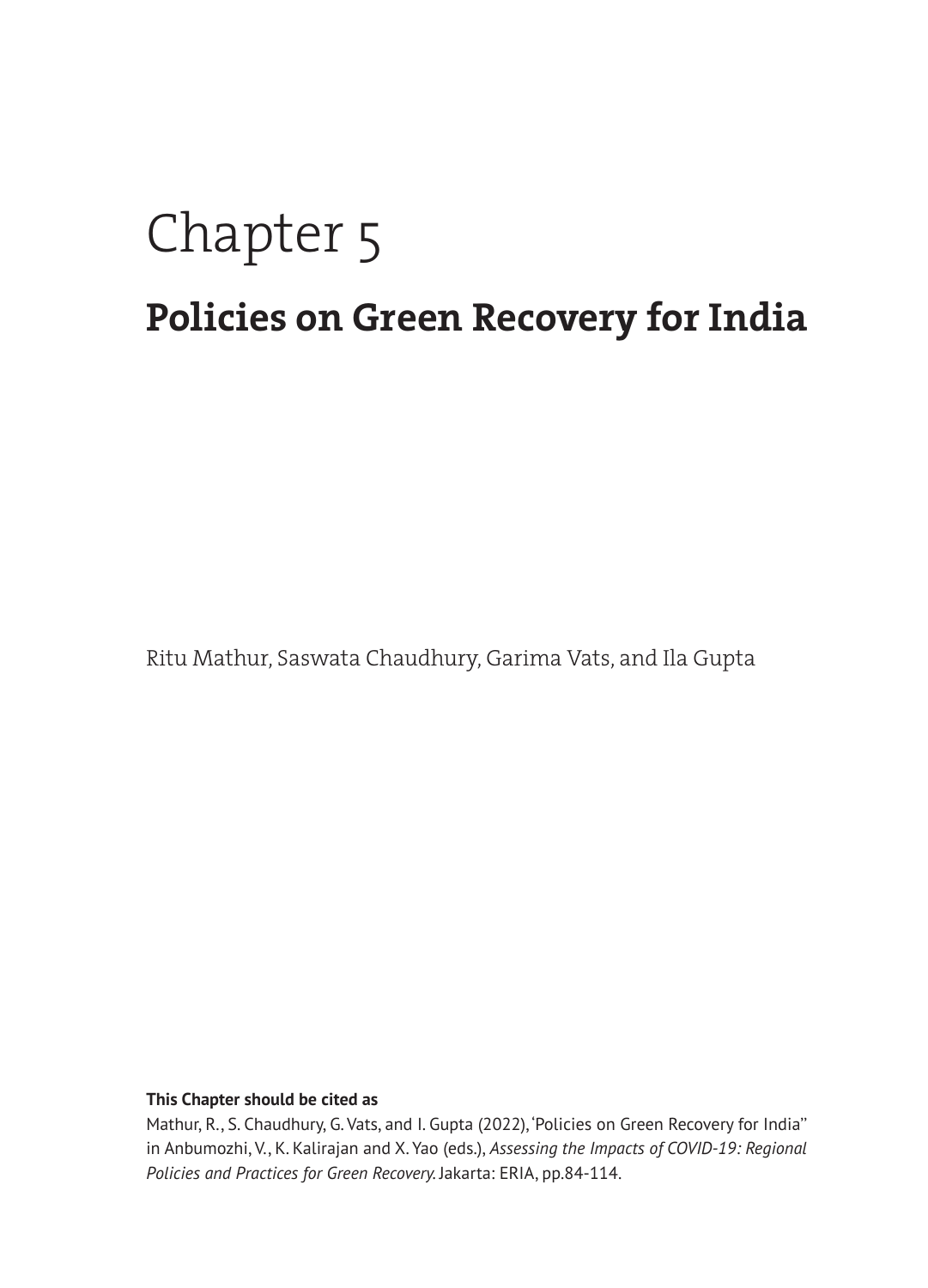# Chapter 5 **Policies on Green Recovery for India**

Ritu Mathur, Saswata Chaudhury, Garima Vats, and Ila Gupta

The Energy and Resources Institute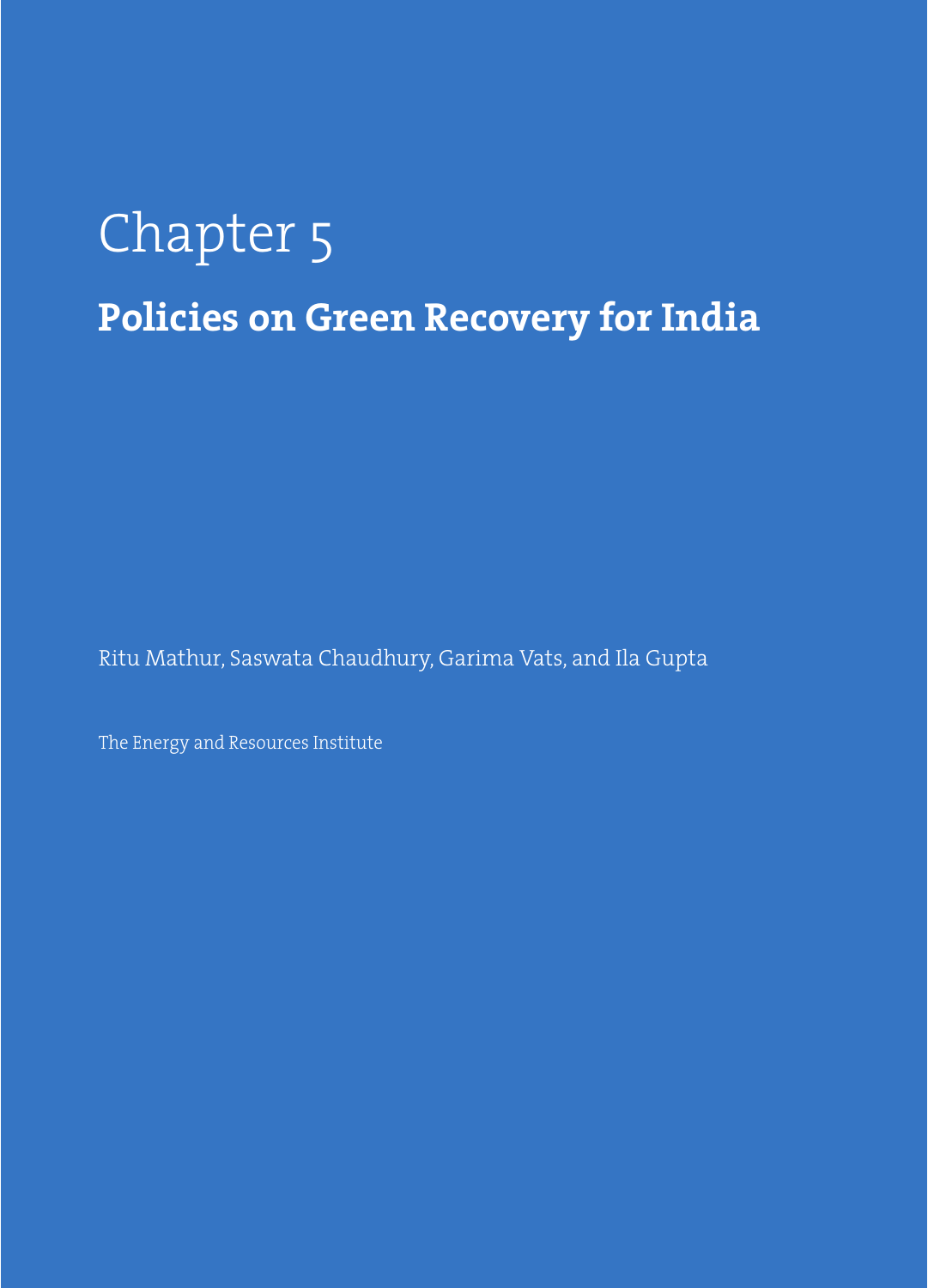### **Chapter 5: Policies on Green Recovery for India**

| 1. Setting the Scene                                         | 86  |
|--------------------------------------------------------------|-----|
| 2. Impacts of the Pandemic                                   | 93  |
| 3. Discussion and Analysis of India's Recovery Package       | 103 |
| 4. The need for a green recovery in the Indian context       | 107 |
| 5. Recommendations for Moving Ahead Towards a Green Recovery | 108 |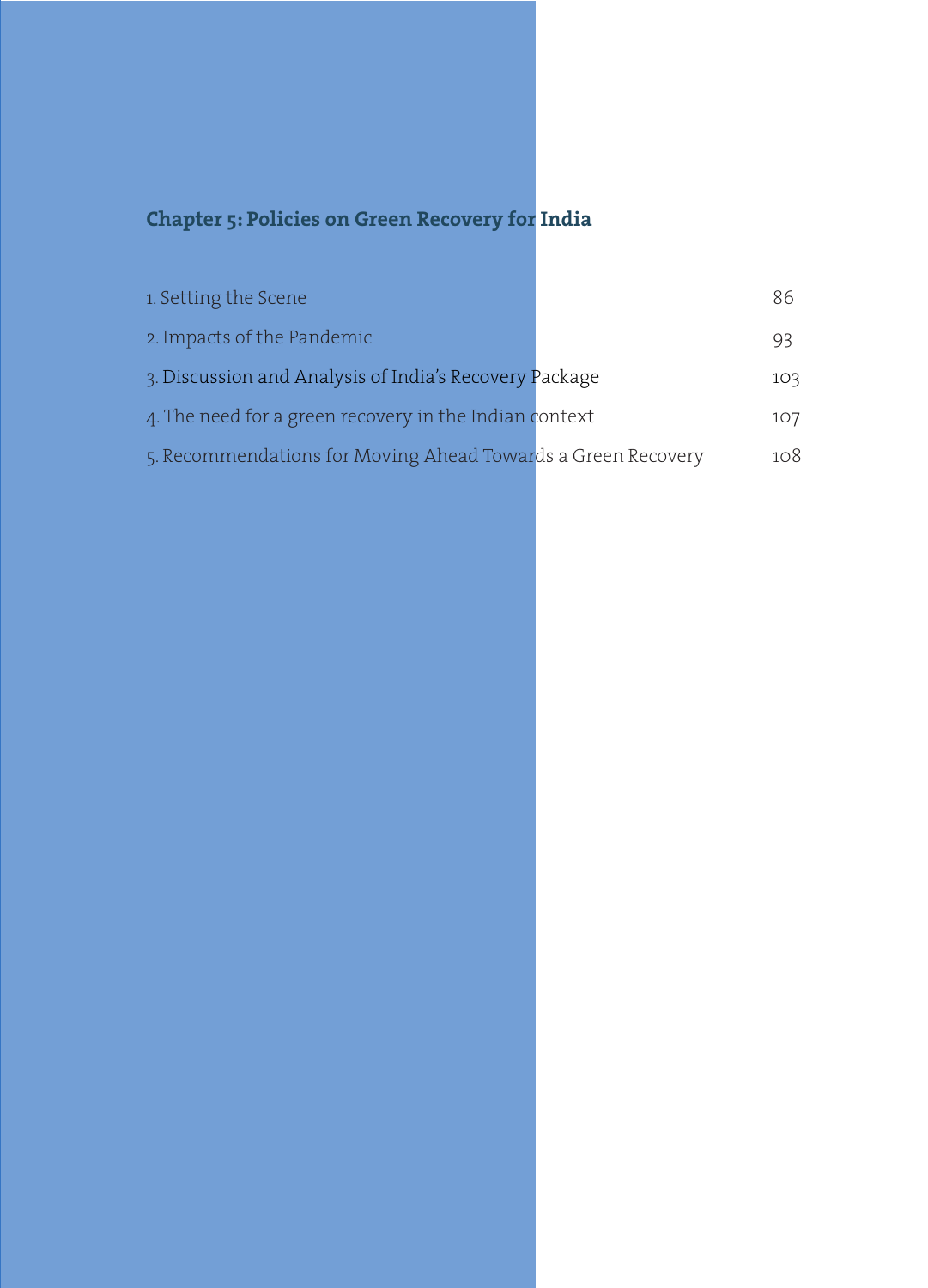#### **1. Setting the Scene**

The COVID-19 pandemic has placed before us the unprecedented challenge of controlling the spread of infection without compromising socio-economic growth. Globally, the initial measures undertaken to control the spread of infection in the form of lockdown restrictions soon led to growing concerns of widespread and growing socioeconomic challenges across countries. Worldwide, millions of businesses have suffered losses, regional supply chains have been disrupted, and large numbers of planned investments have been affected. Correspondingly, many people across the world have lost their jobs or suffered from wage cuts, pushing millions into poverty. It is estimated that the pandemic has pushed as many as half a billion people into poverty, leading to an increase in global poverty for the first time in 30 years (Sumner, Hoy, and Ortiz-Juarez, 2020).

An estimation of the magnitude of the job losses due to the pandemic by the International Labour Organization (ILO), taking the loss in global working hours as an approximation, suggested a loss of nearly 400 million full-time jobs from April to June 2020. Further, as the lockdown restrictions were expected to ease by the end of the year, in the baseline case, the ILO projected a loss in global working hours equivalent to 140 million fulltime jobs in the last quarter of the year, whilst a loss equivalent to 340 million full-time jobs was predicted in the worst event of a second wave (ILO, 2020).

The pandemic has even more serious ramifications for countries like India, where sustained economic growth is critical for meeting development objectives. Rapid and inclusive growth has been highlighted as an overriding development priority in India's nationally determined contribution (NDC).

As the global infections are nearing 40 million, India, with around 7.2 million cases (Worldometer), ranks second in the list of worst-hit countries. India had already been witnessing a pre-pandemic slowdown. India's gross domestic product (GDP) grew at 4.2% during 2019–2020 compared to 6.1% during 2018–2019. GDP in Q4 2019–2020 grew at merely 3.1%. The economic impact of the 2020 coronavirus pandemic in India has accordingly been largely disruptive.

The current pandemic has magnified these pre-existing risks to India's economic outlook.

As per the latest statistics,<sup>1</sup> Indian GDP for 2020/21 was estimated at  $\bar{\tau}$ 135.13 lakh crore (at constant 2011/12 prices), against ₹145.68 lakh crore in 2019/20. Compared to the previous year's GDP, GDP for 2020/21 showed a 7.25% decline, whereas 2019/20 showed 4.04% growth over the previous year's GDP. Due to the COVID-19 pandemic, GDP declined in the first 2 quarters of 2020/21 compared to the previous year (2019/20). Whilst GDP for Q1 2020/21 declined by 24% (compared to GDP for Q1 2019/20) (as indicated in Figure 5.1), Q2 2020/21 GDP declined by 7% (compared to GDP for Q2 2019/20). In fact, GDP in Q1 2020/21 almost reached the level it was in Q1 2014/15. However, Q4 2020/21 GDP showed growth of 1.6% growth over Q4 GDP of the previous year (as indicated in Figure 5.2).

<sup>1</sup> https://statisticstimes.com/economy/ country/india-quarterly-gdp-growth.php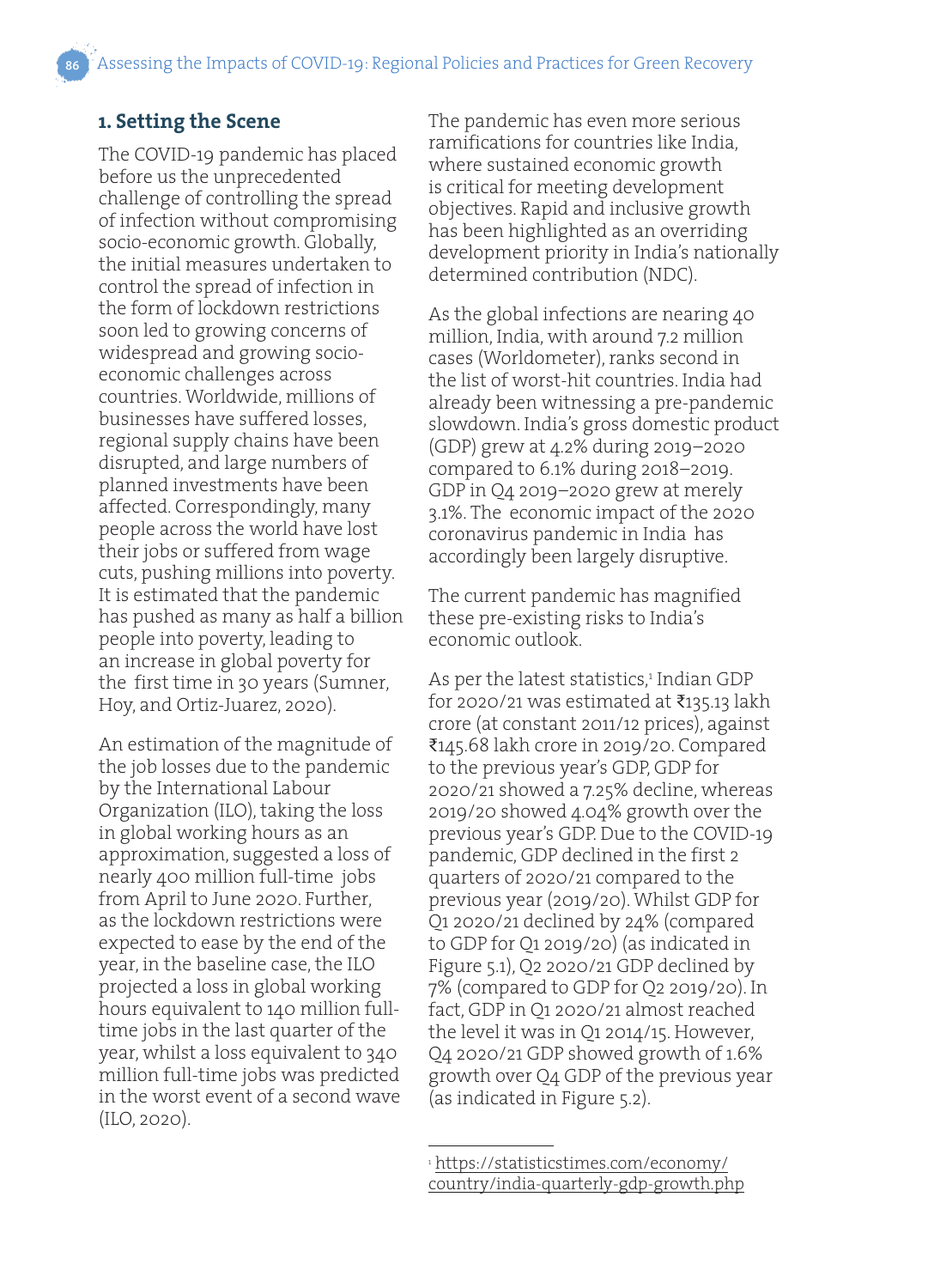India 87





GDP = gross domestic product.

Source: Statistics Times. Quarterly GDP Growth of India. https://statisticstimes.com/economy/country/indiaquarterly-gdp-growth.php (accessed 21 June 2021).



#### **Figure 5.2 Growth in Quarterly GDP in Recent Years (Compared to the Same Quarter of the Previous Year)**

GDP = gross domestic product.

Source: Statistics Times. Quarterly GDP Growth of India. https://statisticstimes.com/economy/country/indiaquarterly-gdp-growth.php (accessed 21 June 2021).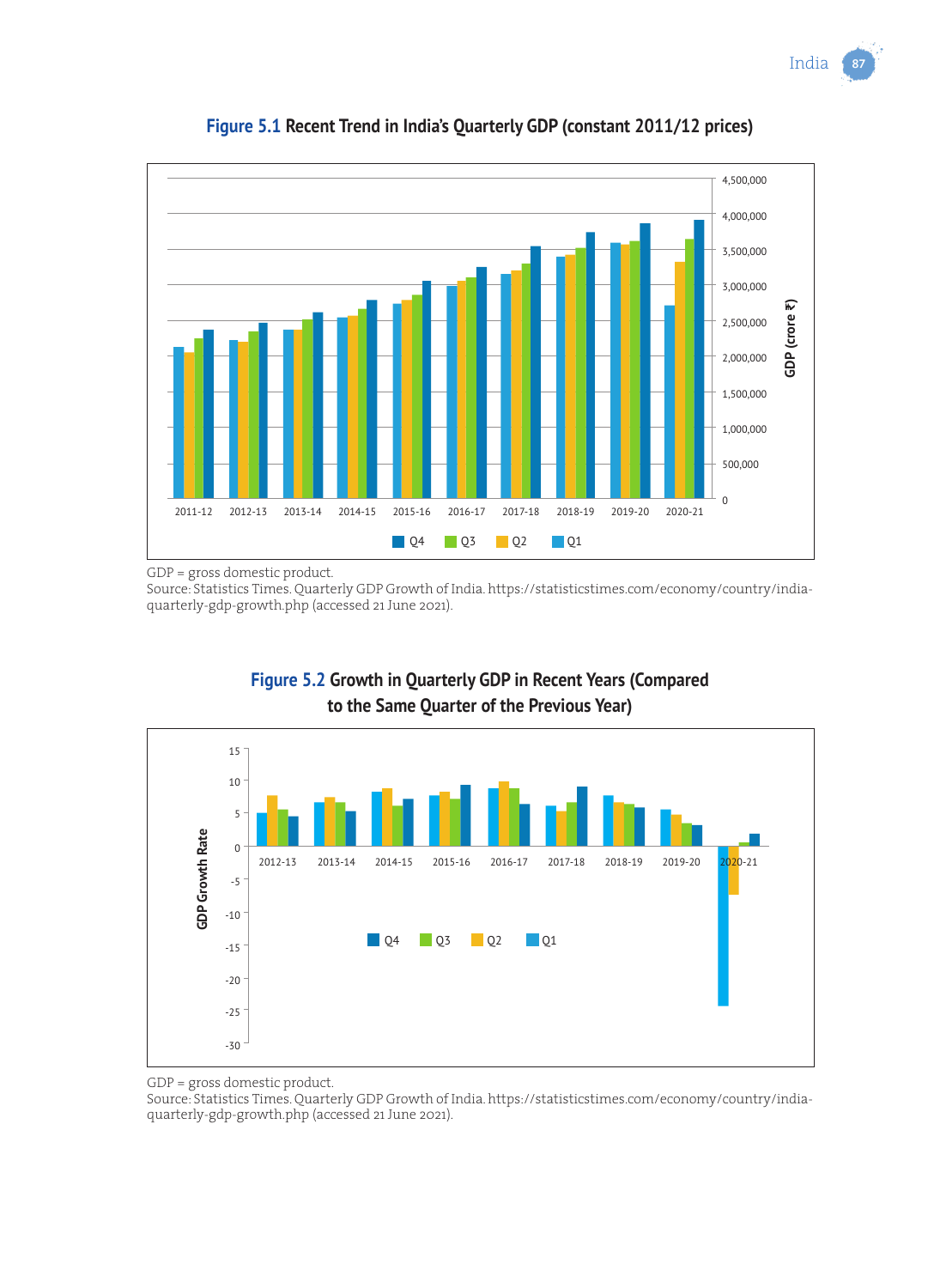The countrywide lockdown imposed in India in March 2020 and the sudden closing of almost all manufacturing and commercial units (except a few under emergency services) led to an unexpected economic demise. All sectors excluding agriculture were adversely affected by the COVID-19 pandemic. During this period (as indicated in Table 5.1), agriculture showed growth of 3.5% and 3% in the first 2 quarters (vis-à-vis the similar quarters of the previous year). In Q1 2020/21, whilst the industry sector observed a 36% decline, a 3% decline was observed in Q2 compared to the same quarter of the previous year. In the same period, the service sector observed a 21.5% decline in Q1 and an 11.4% decline in Q2. In Q1 2020/21, the sector that suffered the most adverse impact was construction (49.5% decline), followed by trade, travel, transport, and communication services (48% decline) and manufacturing sectors (36% decline). However, in Q2, the electricity, gas, and water supply sector observed negligible (2.3%) growth. All other sectors were just able to manage to reduce the rate of decline in Q2 2020/21. In Q2, the trade, travel, transport, and communication services sector was the sector with the highest adverse impact (16.1%). Even though the countrywide strict lockdown ended after Q1, due to various internal and external restrictions (movement across areas, health and hygiene, etc.), the sector failed to recover like other sectors did. Within this sector, travel and tourism was the most important component that faced the most severe impact of the pandemic (see Section 2.6). However, after the strict lockdown period, the economy recovered slowly (as indicated in Figure 5.2). In fact, the overall GDP decline was 7.25% in 2020/21, which was slightly better than the expected decline of 8%.<sup>2</sup> However, the breakout of the second wave of the pandemic was another blow to

the economic recovery of the country. To control the second wave, various states imposed partial/strict lockdowns in various phases during April–May 2021. According to the Reserve Bank of India (RBI), the impact of the second wave is expected to be temporary and likely to affect the first two quarters of 2021/22 only. Recent RBI estimates have revised the 2021/22 GDP growth to 9.5% from its previous estimate of 10.5% and also revised the quarterly GDP growth as indicated in Figure 5.3. On the other hand, as per recent World Bank estimates, GDP growth for India in 2021 (financial year 2021/22) could be as high as 12.5% (as indicated in Figure 5.4), which would be the highest growth amongst neighbouring countries. However, observation reveals that India was the most affected country by the COVID-19 pandemic amongst its neighbours<sup>3</sup> in 2020. Thus, even normal economic recovery would look high when compared with 2020 GDP data. Based on India's actual GDP and the forecast by the World Bank's World Economic Outlook, compared to the average GDP for 2017–2019, the forecasted GDP for 2021 is estimated to show only 2.2% growth. Again, as per WEO estimates, India could maintain 7% GDP growth until 2026, which is only comparable with the economic progress of Bangladesh. Consecutive GDP forecast comparisons (forecast by World Bank) indicate that the GDP forecast was revised downward for India as well as all its neighbours as a result of the COVID-19 pandemic.

<sup>2</sup> https://www.hindustantimes.com/business/ rbi-cuts-2021-22-gdp-growth-forecastto-95-101622833373551.html

<sup>3</sup> https://thewire.in/health/covid-19-data-insouth-asia-shows-india-is-doing-worse-thanits-neighbours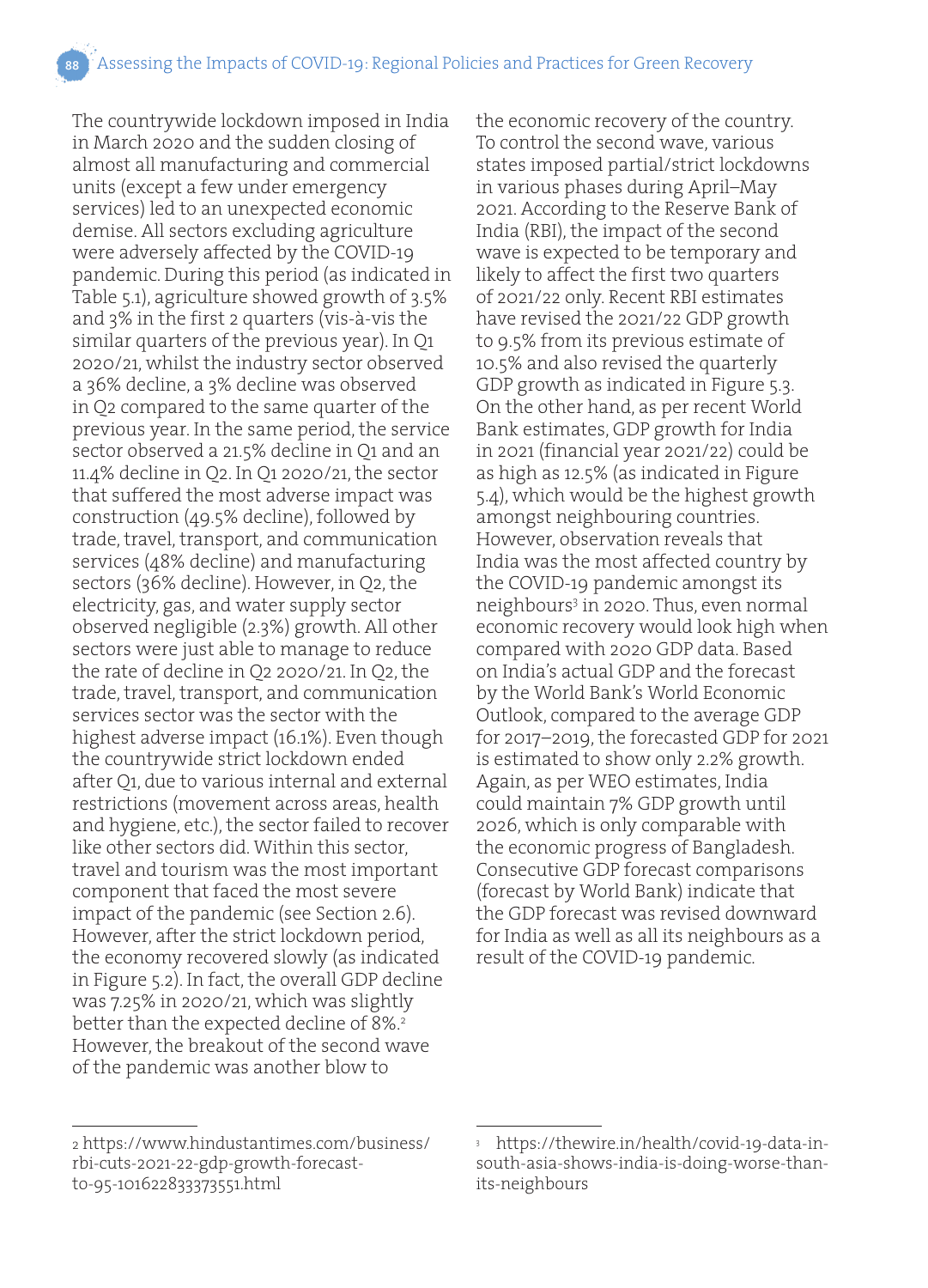|              |                                                                                   | Q <sub>1</sub> | <b>Q2</b> | <b>Q3</b> | <b>Q4</b> |
|--------------|-----------------------------------------------------------------------------------|----------------|-----------|-----------|-----------|
| $\mathbf{1}$ | Agriculture, forestry, and fishing                                                | 3.54           | 3.04      | 4.53      | 3.1       |
| 2            | <b>Industry Sector</b>                                                            | $-35.83$       | $-2.99$   | 2.91      | 7.93      |
| 2.1          | Mining and quarrying                                                              | $-17.17$       | $-6.52$   | $-4.44$   | $-5.75$   |
| 2.2          | Manufacturing                                                                     | $-35.96$       | $-1.51$   | 1.7       | 6.93      |
| 2.3          | Electricity, gas, water supply, and other utility services                        | $-9.86$        | 2.29      | 7.29      | 9.14      |
| 2.4          | Construction                                                                      | $-49.47$       | $-7.22$   | 6.48      | 14.53     |
| 3            | Service Sector                                                                    | $-21.46$       | $-11.43$  | $-1.21$   | 1.5       |
| 3.1          | Trade, hotels, transport, communications,<br>and services related to broadcasting | $-48.05$       | $-16.12$  | $-7.9$    | $-2.31$   |
| 3.2          | Financial, real estate, and professional services                                 | $-5.04$        | $-9.1$    | 6.67      | 5.38      |
| 3.3          | Public administration, defence, and other Services                                | $-10.22$       | $-9.22$   | $-2.18$   | 2.27      |
|              | Gross value added                                                                 | $-22.37$       | $-7.31$   | 1.04      | 3.72      |

**Table 5.1 Sector-wise Quarterly GDP Growth for 2020/21 vis-à-vis 2019/20 (%)**

GDP = gross domestic product.

Source: Statistics Times. Quarterly GDP Growth of India. https://statisticstimes.com/economy/country/indiaquarterly-gdp-growth.php (accessed 21 June 2021).



#### **Figure 5.3 GDP Forecast for 2021/22**

GDP = gross domestic product.

Source: Hindustan Times (2021), 'RBI Cuts 2021-22 GDP Growth Forecast to 9.5%', Hindustan Times, 5 June 2021. https://www.hindustantimes.com/business/rbi-cuts-2021-22-gdp-growth-forecast-to-95-101622833373551. html (accessed 1 June 2021).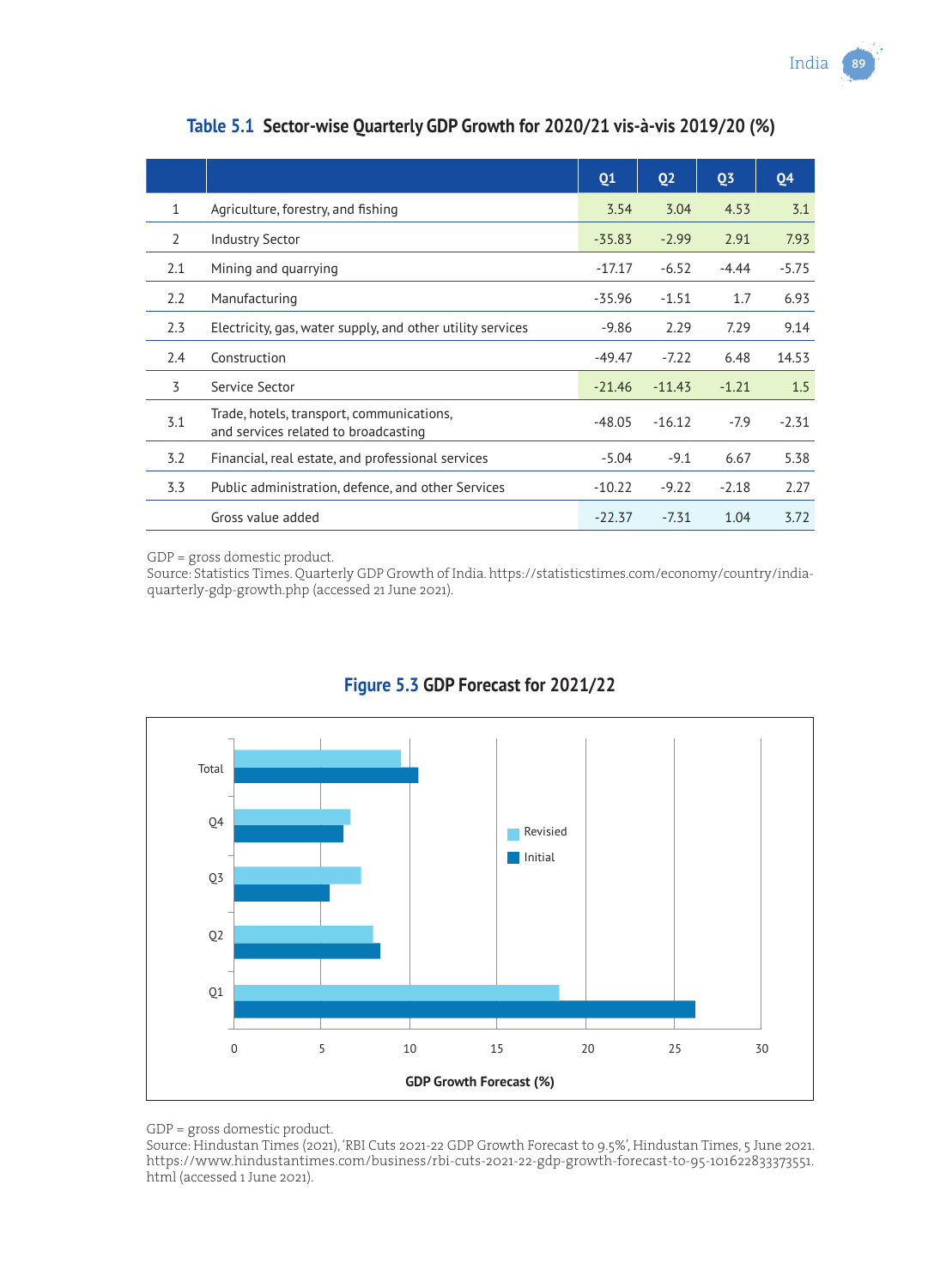

**Figure 5.4 Comparison of GDP Growth Forecasts for Major South Asian Countries**

GDP = gross domestic product.

Note: GDP growth is measured by the year-to-year change in GDP (measured in constant prices). Source: World Bank, World Economic Outlook database April 2021 (accessed 21 June 2021).



**Figure 5.5 Revisions to GDP Forecasts in the Pre-pandemic and Post-pandemic Situations**

GDP = gross domestic product.

Source: World Bank, World Economic Outlook database April 2021 (accessed 21 June 2021)..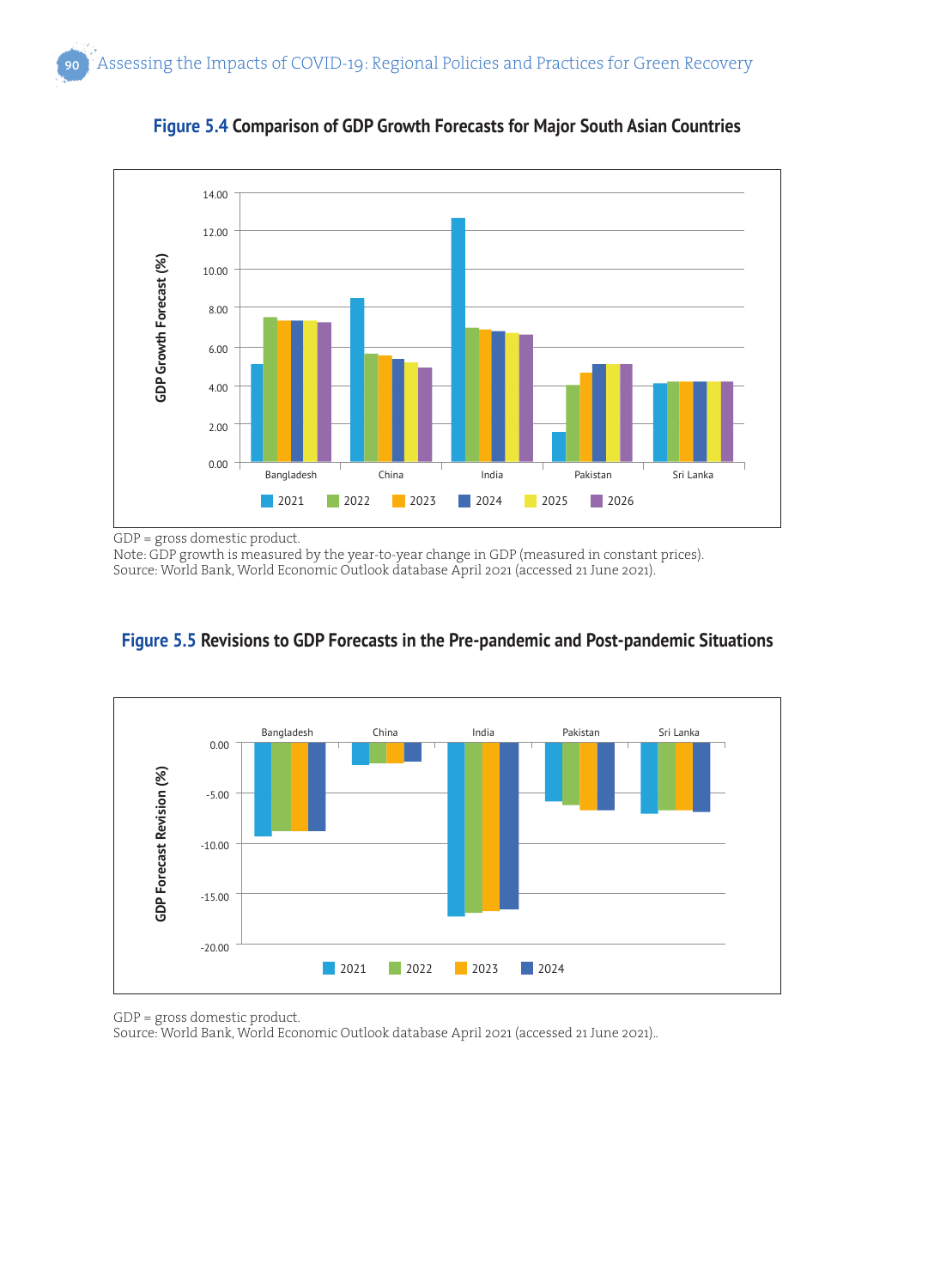However, amongst major South Asian countries, the downward revision of the GDP forecast was highest for India (as indicated in Figure 5.5), which also validates the fact that India was one of the worst-hit economies in the world.4 Compared to the pre-pandemic (October 2019) GDP forecast, the post-pandemic (October 2020) forecast for India was reduced by more than 15% (as indicated in Figure 5.5), whereas the downward revision was only 2% for China and 6%–7% for Pakistan and Sri Lanka.

Unemployment and poverty are the two most crucial aspects of the COVID-19 pandemic other than the health issue for all economies. Across the world, almost all sectors have been affected by the recent pandemic. Due to the imposition of the countrywide lockdown, the complete closure of manufacturing and commercial units (except a few under emergency services), and various restrictions (travel and hygiene-related), India become one of the most vulnerable victims of the recent pandemic. Due to the significant share of the unorganised sector in the Indian manufacturing and service sector, estimating the job losses is difficult and varies across studies. As per the Centre for Monitoring Indian Economy (CMIE) economic outlook, the unemployment rate in India was 7.8% and 8.8% in February 2020 and March 2020,

4 Other badly affected countries across the world (in terms of the decline in real GDP) include Mexico, Argentina, France, the United Kingdom, and Spain, as indicated by International Monetary Fund as well as World Bank GDP estimates.

respectively (as indicated in Figure 5.6). Due to the imposition of the lockdown and the sudden closure of industries, unemployment suddenly increased and was the highest in April 2020 (23.5%) followed by May 2020 (21.7%). After the strict lockdown period, as the economy was opening its industries, the unemployment rate declined and reached 6.5% in November 2020.

However, because of the economic slowdown, unemployment started to increase again and reached 11.8% in May 2021 due to the second-phase lockdown (COVID-19 second wave) in many states.

As per an ILO-ADB (2020) study, 41 lakh youth lost their job in India due to the COVID-19 pandemic. According to this report, youth (aged 15–24 years) were hit hardest compared to adults (aged 25 years and above) immediately after the crisis. The report also highlighted that approximately two-thirds of firm-level apprenticeships and three-fourths of internships were wiped out due to the pandemic situation in India. According to another estimate, youths in the age groups 20–29 (8.9%) and 30–39 (8.7%) were mostly affected by the job losses.5 However, people in the age group of 40 years and above were in a relatively better position in terms of job opportunities. The cumulated job experience and/or various skills acquired by this group might play an important role in this context. Moreover, a CMIE (2021) unemployment report confirmed that the unemployment rate is highest amongst young people (15–24 years of age) as well as for persons with educational qualifications at the graduate level and above.

<sup>5</sup> https://www.statista.com/statistics/1125798/india-covid-19-impact-on-job-loss-by-age-group/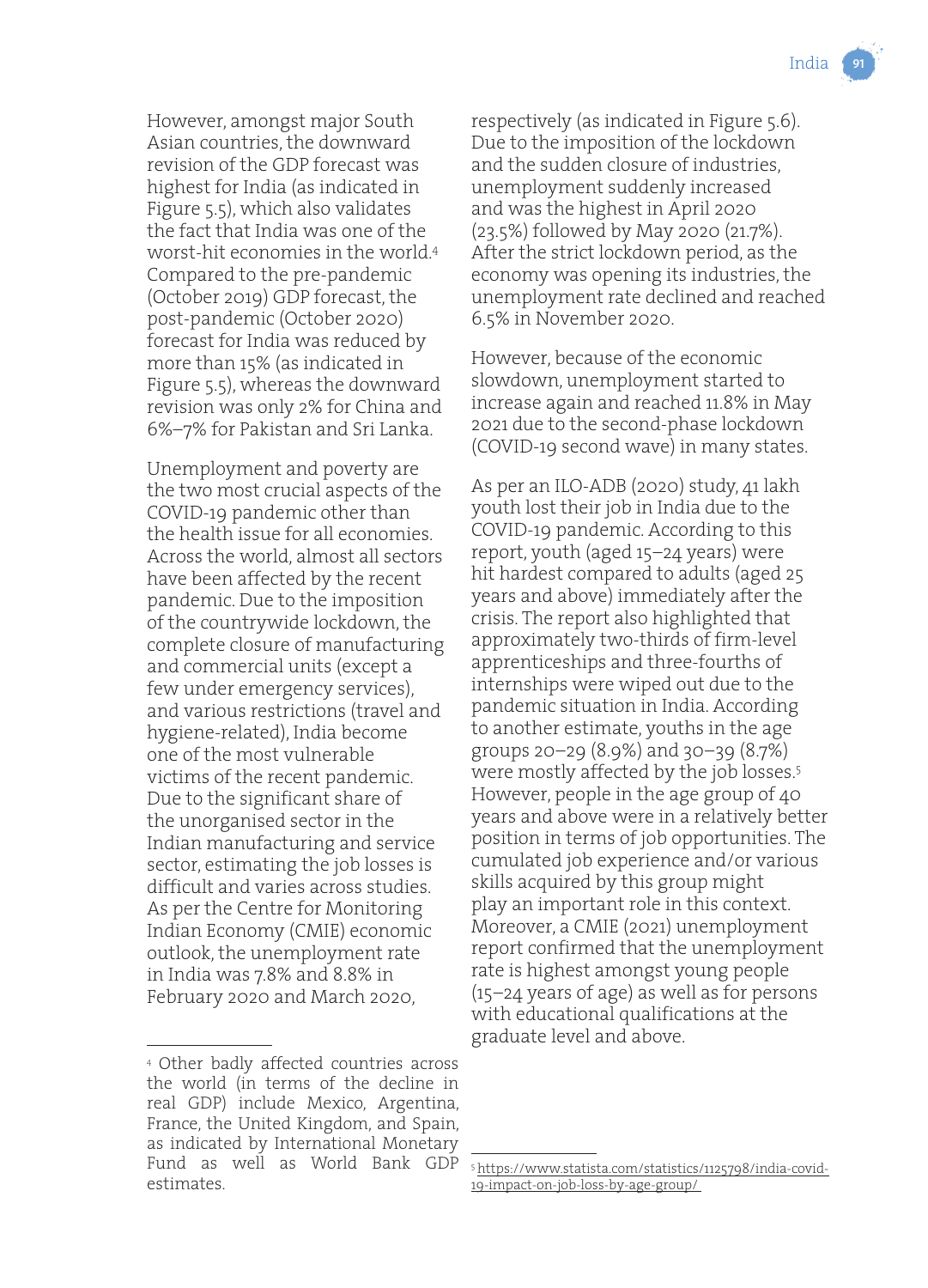

**Figure 5.6 India's Monthly Unemployment Rate in the Recent Period**

Source: CMIE Economic Outlook.

The same report also highlighted that the female unemployment rate is more than double the male unemployment rate, whilst the urban unemployment rate is significantly higher than the rural rate. A report by Naukri (2021) compared job vacancies (in the white-collar, urban, organised corporate sector with a focus on service industries) in January 2020 and January 2021 and observed that job opportunities declined by 26% in January 2021 (compared to January 2020) for candidates with 0–3 years of experience and 19% for 4–7 years of experience. The study found that job opportunities declined for other groups of candidates also, but the impact was relatively less. The same study also analysed the loss of job opportunities across various sectors. As per the report, the sector with the highest impact from COVID-19 (measured by a decline in job opportunities) was the hotel/restaurant/airlines/travel sector (61% decline), followed by the oil and gas sector (52% decline), telecom/

internet service providers (34% decline), and retail (29% decline). Pharma/ biotech (9% decline) and medical/ healthcare (12% decline) were the least affected industries due to their growing importance in this pandemic and the aftermath situation. IT/software (11% decline) was another industry segment where the impact was relatively less, due to its growing importance in the new-normal world with greater preferences for 'work from home' and 'distance work' environments.

The COVID-19 pandemic also highlighted the stark inequalities within society and brought back into focus the already critical issues of poverty, inequality, and the environment and ecological linkages. The worst affected during the lockdown were the daily wage earners and the migrant labourers, whose livelihoods saw a complete disruption, and with no means to survive in the cities, large masses of migrants were forced to return to their villages and hometowns under extremely trying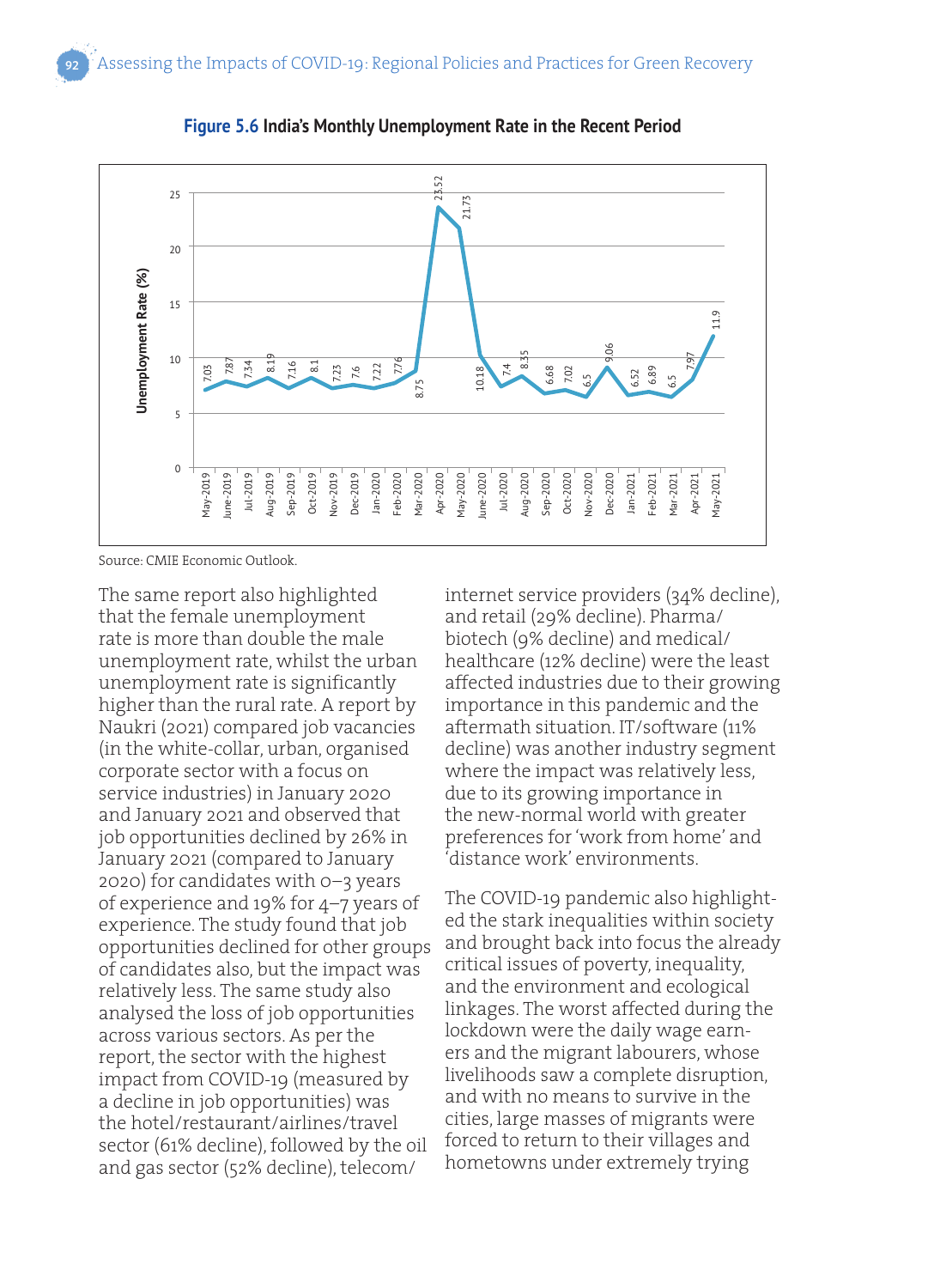conditions. Governments will need to introduce long-term legislation directed time in 4 decades (Carbon Brief, 2020). at improving social welfare in order to address the vulnerabilities of these most economically disadvantaged sections of society.

Whilst several offices and businesses were able to make use of IT to continue work-from-home arrangements, it was again the more vulnerable groups that had no such option. At the same time, several businesses related to travel and tourism, entertainment, etc. also closed down or were forced to let go of their workforce, at least partially, rendering several jobless at the end of the lockdown.

The role of digital technologies/IT saw an upswing, with education in particular shifting to a completely online mode since the lockdown. Similarly, there was a marked shift towards e-commerce during this period. However, there is considerable uncertainty regarding how long these trends might last.

One of the upsides of the lockdown was the stark improvement in the local environment. Environmental consciousness increased during this time with sudden reductions in pollution and an evident improvement in the local environment. Cities across India saw clear blue skies, the return of several species of flora and fauna, and clear sparkling water in rivers and streams that had degraded over the years. This was an eye-opener in some sense, which helped bring the realisation that a slowdown in human activities could in fact bring about such massive transformations in the surrounding environment rather quickly (Karnad, 2020). The decrease in fossil fuel consumption due to reduced activities across sectors has contributed to India's greenhouse gas emissions falling for the first Whether the learnings of behavioural changes will have long-lasting effects will depend on a multiplicity of factors. If the behavioural changes are to be maintained, efforts will need to be directed by providing appropriate cues and nudges.

India has been seen as one of the few countries with an NDC that is compatible with the Paris Agreement goals and as a global front-runner through the International Solar Alliance. With several policies and programmes directed at moving towards a low-carbon economy, India at this juncture needs to ensure a 'green recovery' as it puts in place economic, social, and environmental measures to emerge from the impacts of COVID-19. The economic slowdown has created new challenges for India's clean energy transition, including liquidity and financing constraints, supply-chain shortages, shifting priorities in the public and private sectors, a reduced workforce, and job losses. The impact of COVID-19 on India's clean energy transition will therefore need to be managed in order to keep up the momentum of policies and measures in the pre-COVID era.

#### **2. Impacts of the Pandemic**

With the lockdown in place during the initial months of the pandemic, India witnessed several impacts across the various economic sectors and activities. Some of the key impacts were witnessed in terms of a slowdown in economic growth, reduction in energy demand (specifically power demand), disruption in supply chains, reduced travel demand, and shutdowns/partial closures of industrial units.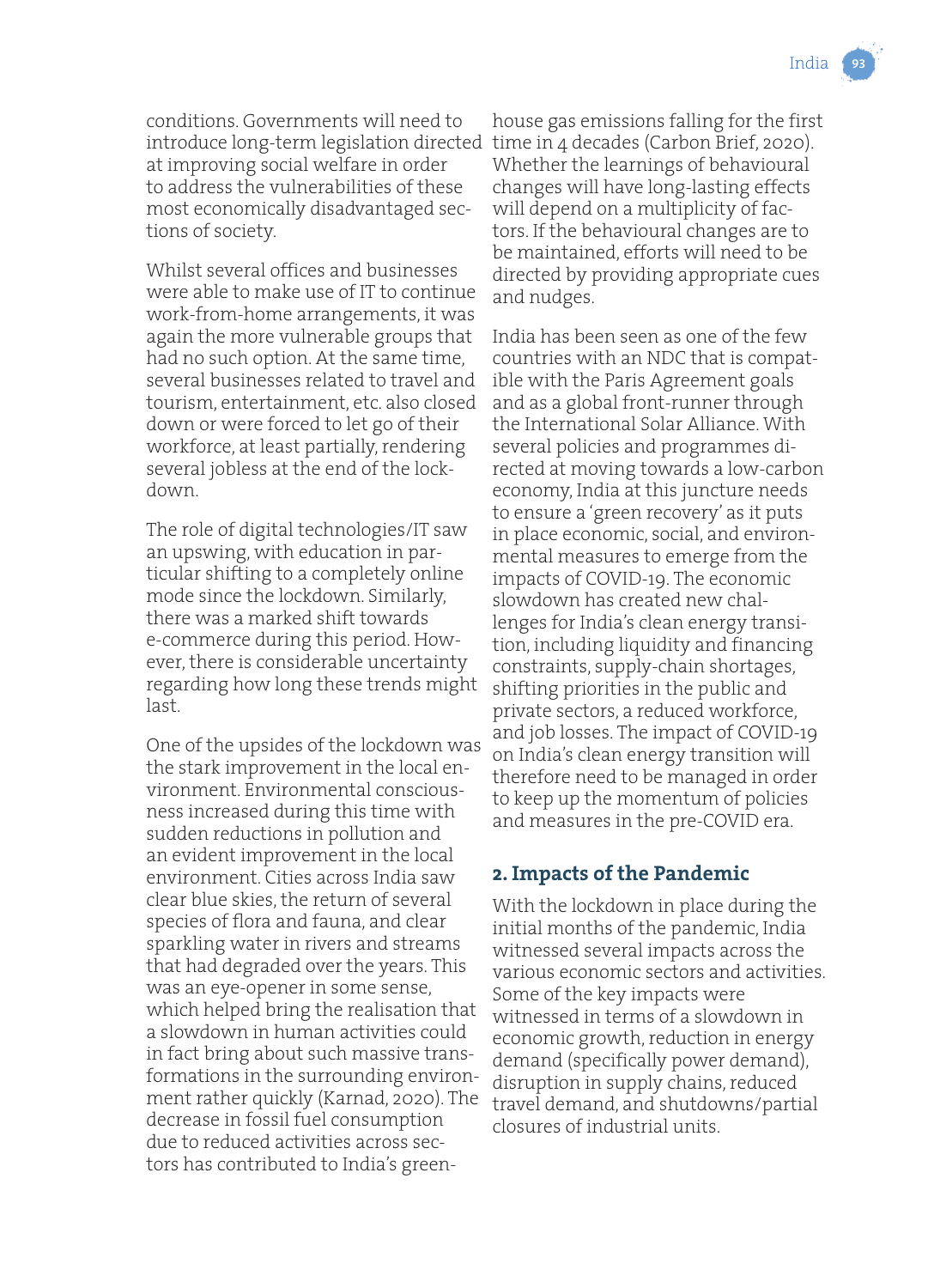In this paper, we focus mainly on the power, transport, and industry sectors, which hold the most relevance from a green recovery viewpoint.

#### **2.1. Impact of COVID-19 on the power sector and current measures for recovery**

During the pandemic, as a strict lockdown was imposed in the last week of March 2020, almost all commercial and industrial units (except a few to serve essential services) were closed. This led to a significant reduction in power demand. Compared to the same month of 2019, monthly power generation was reduced in 2020 until August 2020, with the biggest dip in April 2020. When the strict lockdown ended, power demand increased with economic recovery. From September 2020 onwards, monthly power generation in 2020 started to surpass the monthly generation of 2019. However, during this pandemic period, the fuel mix for power generation also changed significantly (as indicated in Figure 5.7). The share of non-fossil (i.e. from renewable energy sources (RES), nuclear, and hydro) generation increased from March 2020 to August 2020 compared to the same months of 2019. A detailed analysis of fuel-wise generation reveals that during March– August 2020, monthly generation from gas and diesel was even higher than the monthly generation from these sources during 2019. During April, less than a 1% reduction in the total generation was on account of less generation from non-fossil fuels, whilst 99% of the reduction was on account of lower production from fossil fuels. In fact, the reduction in generation from coal was even higher than the reduction in total generation. Also, whilst the lower demand was mostly

on account of the shutdown of coal plants, leading to a higher share of nonfossil generation during the pandemic period, this was largely due to the nature of renewable generation ('must run' and relatively low running costs) rather than a disruption in the coal supply<sup>6</sup>. Within non-fossil generation, generation from RES, nuclear, and hydro increased during the period. However, June–July 2020 witnessed above average rainfall in India. Thus, during these 2 months, due to the high rainfall and low sunlight availability, RES generation was reduced and compensated for by significant higher generation from hydro. From August 2020 onwards, in spite of the declining share of non-fossil generation, the monthly generation of RES increased, but hydro generation was lower compared to the similar month's generation in 2019. As the economy recovered, higher energy demand was mostly met by increasing generation from fossil fuels (coal, lignite, gas, and diesel). This might indicate a lack of reliability on renewable generation. Import dependency on modules and storage technology and the relatively higher prices (generation + storage) of renewables could play an important role in this regard. The incidence of a high share of renewables with declining shares of coal in the case of low demand was reconfirmed by data for the period of the lockdown phase in various states during second the COVID-19 wave in 2021 (April-May 2021).

Distribution companies (discoms) experienced demand reductions of almost 25% versus the 2019 levels since the beginning of the lockdown, facing

<sup>6</sup> https://prsindia.org/theprsblog/impact-of-covid-19 on-the-power-sector (accessed 21 June 2021).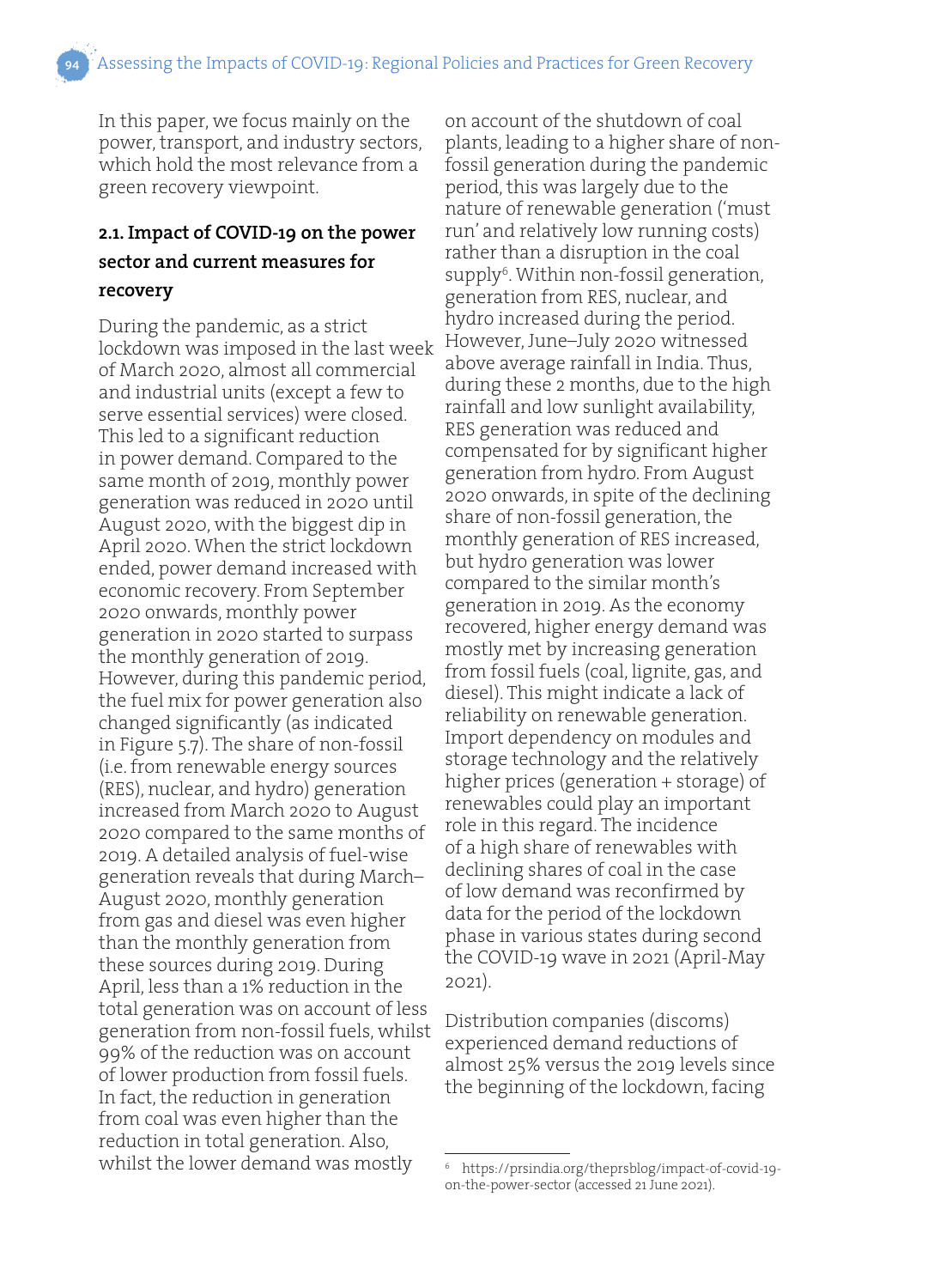India



**Figure 5.7 Monthly Power Generation by Source**

CL = coal and lignite , GDN = gas, diesel and naphtha, HN = hydro and nuclear , RES = renewable energy sources (solar, wind, biomass and others).

Source: Carboncopy. https://power.carboncopy.info/ (accessed 9 June 2021).

potential revenue losses of around 8%– 10%. The power distribution companies in India had been facing financial challenges even in the past, but these may be expected to have increased manifold in the period due to erosion in their revenue collection from industrial and commercial consumers due to the closure of these units, the availability of cross-subsidies from these customers, and the non-availability of payments (moratorium on payment or equated monthly instalments as announced by state governments) (Beaton, Viswamohanan, and Aggarwal, 2020) from residential customers despite the increasing demand in this category. India has achieved 100% household electrification through the Saubhagya scheme, with a plan for 24/7 power for all households, but with the poor health of discoms and tariffs

remaining partially unrationalised as the subsidies to the rural customer base continue to expand, discoms have been experiencing worsening financial health. Further, upgrading and the digitisation of the grid will be necessary to optimally integrate high levels of renewable energy at a low cost. Therefore, discom health is a critical leverage point for the decarbonisation of India's power sector. Moving ahead with recovery, India needs to ensure that it is able to keep up the momentum of renewable energy growth. Along with managing the structural issues, such as high losses, over-reliance on subsidies and distorted tariff structures, the poor health of the discoms is also a big concern that needs to be managed.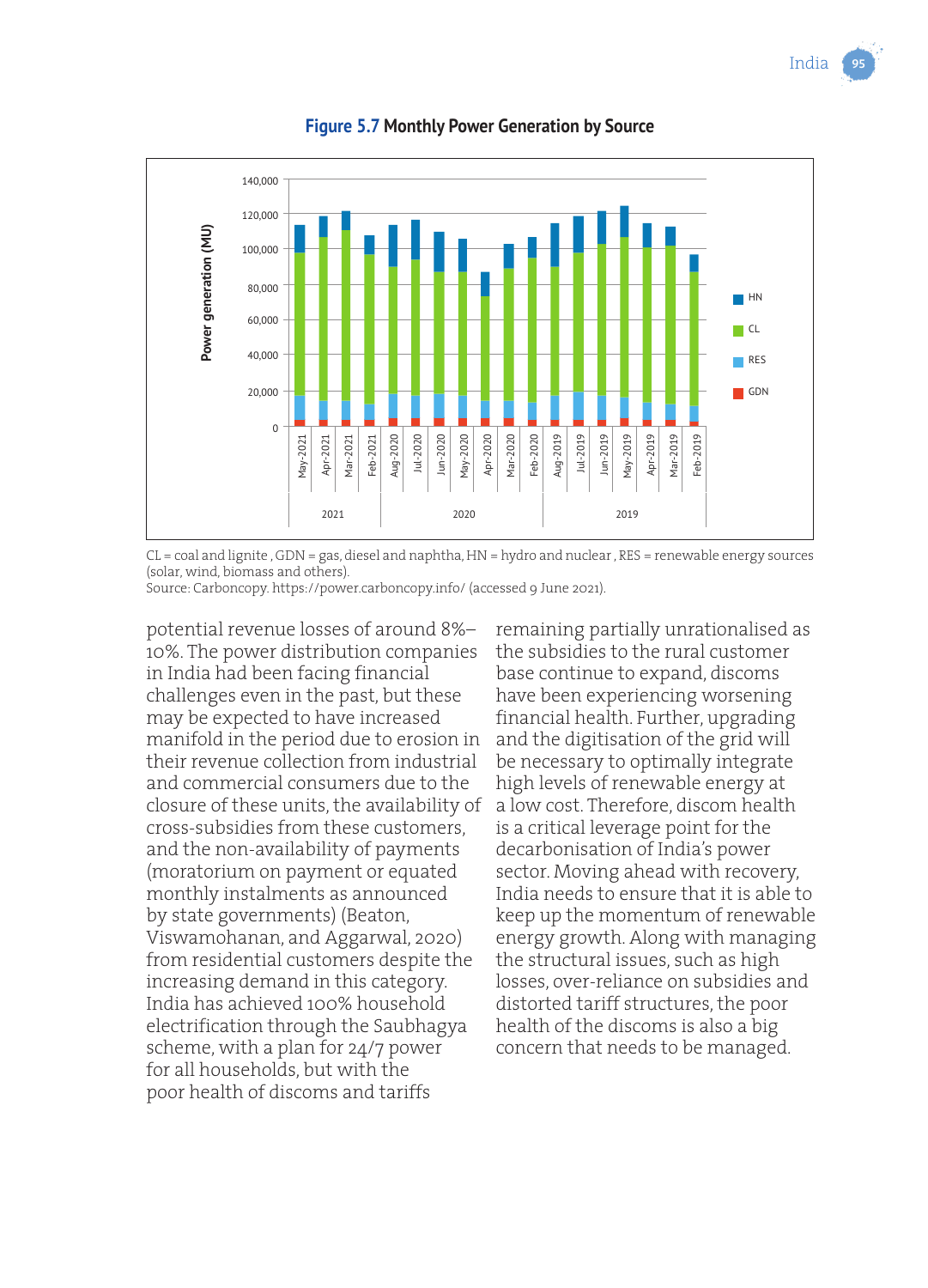### **2.2. Current recovery measures in the**

#### **power sector**

The government has provided various intermediary measures under the Atma Nirbhar Bharat (ANB) programme to mitigate the bleak impact of COVID-19 on the solvency of the sector. The measures under the ANB include financial support in the form of a recovery package worth US\$12 billion (₹90,000 crore), in addition to other measures like the lowering of the credit requirement for discoms, the allowance of a deposit letter of credit, and the announcement of a power sector reform through the draft electricity (amendment) bill 2020. The stimulus package from the central government includes conditional loans to discoms to pay off generating companies, given the condition that discoms along with state governments will undertake various reform measures. The entire loan amount needs to be guaranteed by the state government in addition to ensuring regular subsidies for discoms. The installation of smart meters or prepaid meters at state government departments for the timely payment of dues to discoms is also required for this loan transfer.7 These measures were considered to be steps towards electricity sector reform for future benefit. However, there were a few concerns, like the higher rate of interest compared to that available in the market, and the stress on the state exchequer due to other COVID-19 control measures. Along with this financial package, an expansion of the state government borrowing limit was also proposed and permitted as a complementary policy measure.

However, as per the International

Energy Agency (IEA), over and above the financial package by the government, the adoption of appropriate structural measures is very important for the improvement of the Indian power sector, which includes electricity tariff reforms, ensuring power quality and reliability, and improving the billing and support of digital payments. In a recent study,<sup>8</sup> Niti Aayog also identified that green recovery in the power sector can bring opportunities, including improvement in electricity distribution and operations and the promotion of the local manufacturing of renewable energy and energy storage technologies. According to a recent Greenpeace study,<sup>9</sup> measures like emphasising the promotion of decentralised models of renewable energy, employment with ecology, and the strict enforcement of new emission standards for coal power plants are also important for the healthy development of the Indian power industry.

Under the ANB, ₹50,000 crore was proposed by the Indian government to be spent on infrastructure development for the development of the coal sector. Within this proposed infrastructural development, ₹18,000 crore in investment was allocated for the mechanised transfer of coal from mines to railway sidings. By passing the Mineral Laws (Amendment) Bill in March 2020, the government has decided to open up the coal sector for commercial mining. The government has shown interest in offering coal blocks immediately through auction, and entry norms will be liberalised for easier participation of various entities

<sup>8</sup> https://niti.gov.in/sites/default/files/2020-06/India\_ Green Stimulus Report NITI VF June 29.pdf <sup>9</sup> https://www.greenpeace.org/india/en/towards-agreen-recovery-post-covid-19/

<sup>7</sup> https://www.iisd.org/articles/how-can-indiasenergy-sector-recover-sustainably-covid-19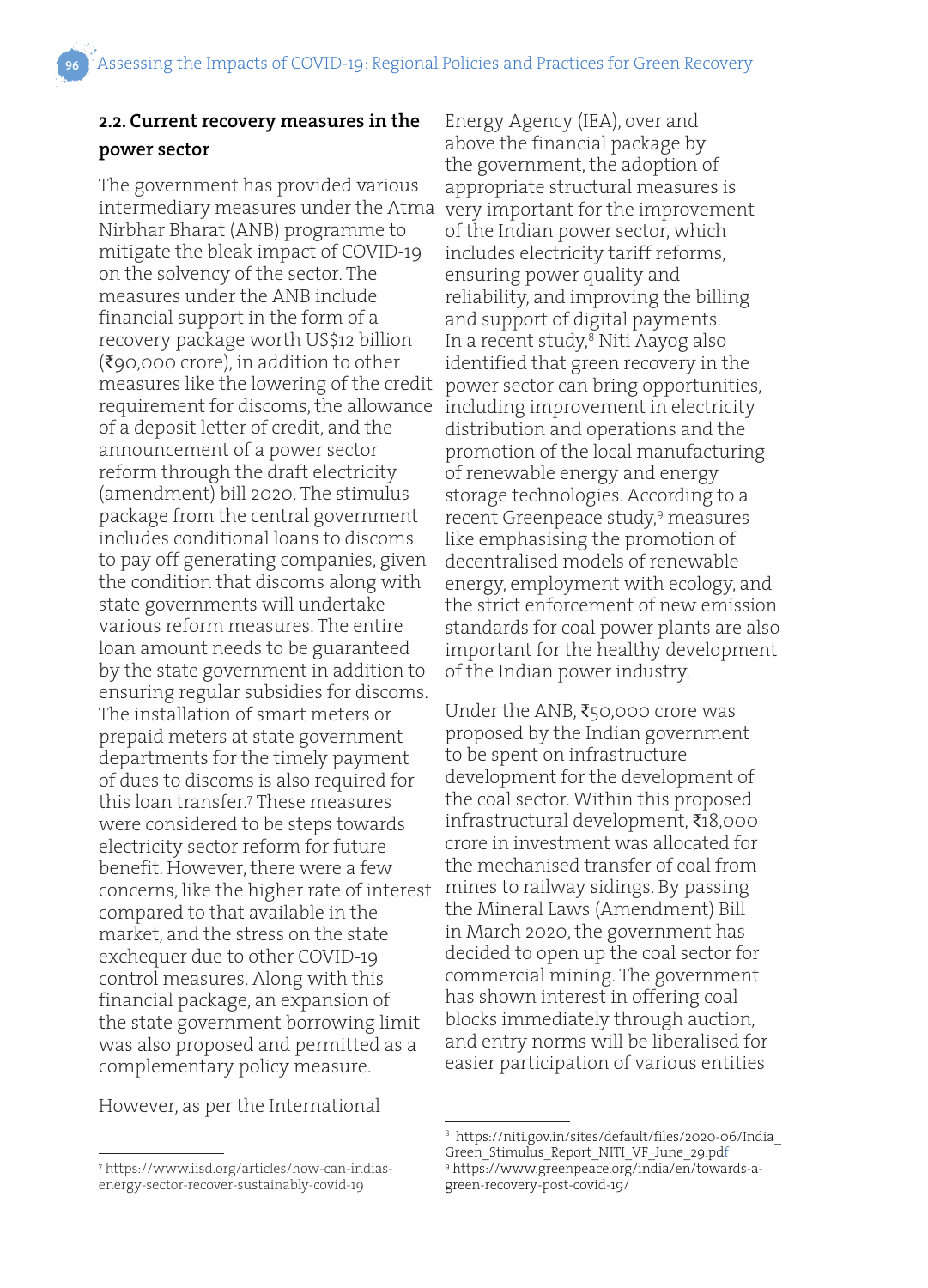in coal block bids. These measures are expected to reduce import dependency (for coal) as well as offer better prices for coal-based power generators.

The ANB has also proposed an amendment of the Electricity Act 2003 for the reduction of crosssubsidies across various groups of consumers in the power sector. Eligible consumers can receive subsidies through Direct Benefit Transfer. Other than that, for the development of the power sector, the ANB also proposed the elimination of regulatory assets and the privatisation of utilities in union territories.

Despite the significant reliance on thermal generation, a focus on renewable generation in the power sector is mandatory for long-term sustainable energy security and access. Recently, India has announced its ambitious target of achieving 450 gigawatts (GW) in installed capacity for renewables only by 2030. Currently out of the total 370 GW of power generation installed capacity, renewables contribute only about a quarter (approximately 88 GW<sup>10</sup>). Thus, India needs to focus on a proper implementation strategy, including an attractive incentive structure, other than the modification of the necessary regulatory arrangements. In spite of the initial distress and lots of adverse impacts, the pandemic has provided a golden opportunity to channelise the growth path of the Indian economy towards sustainable energy solutions, if green recovery measures are strategically and effectively implemented at this juncture.

<sup>10</sup> https://energy.economictimes.indiatimes.com/ news/power/a-framework-for-a-comprehensiveenergy-storage-policy-in-india/80312012

Two major barriers against complete dependency on renewables are import dependency on modules<sup>11</sup> as well as storage<sup>12</sup> technologies. As part of the green recovery from the COVID-19 pandemic, India has decided to increase its customs duty to  $40\%$  <sup>13</sup> (along with 25% on solar cells) effective from 1 April 2022. This policy measure is expected to incentivise local manufacturers. To promote and incentivise domestic storage technology, the ANB programme has introduced a structured framework<sup>14</sup> to ensure efficient risk allocation (through the effective bankability of projects) as well as proposes the ease of doing business for new investors in storage battery manufacturing in India. The ANB programme will help the prospective battery manufacturing firms to receive additional financial incentives, like cash subsidies, through a transparent mechanism. The cash benefit will help firms to overcome various infrastructural deficiencies and are not available to their global competitors. Moreover, under the ANB, the benefits will be available to firms on the basis of their performance specifications and output irrespective of their technology specifications.

<sup>11</sup> https://www.businesstoday.in/current/economypolitics/india-to-impose-20-customs-duty-onsolar-equipment-more-riders-on-imports-fromneighbouring-nations/story/407809.html

<sup>12</sup> http://niti.gov.in/making-india-atma-nirbharadvance-battery-storage

<sup>13</sup> https://www.livemint.com/industry/energy/ solar-module-imports-to-face-40-customs-dutycells-25-11607911934283.html

<sup>14</sup> http://niti.gov.in/making-india-atma-nirbharadvance-battery-storagev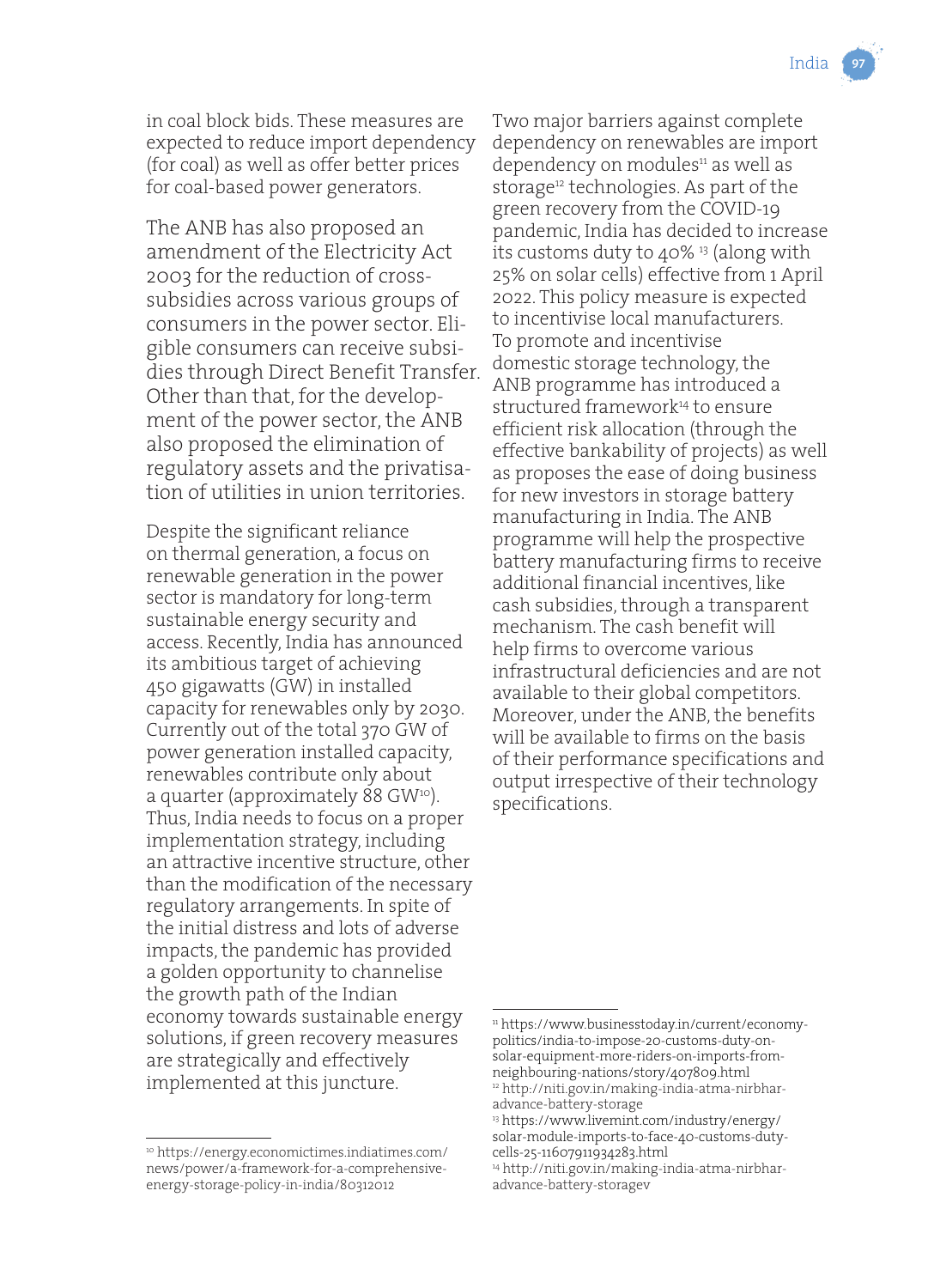#### **2.3. Impact of COVID-19 on the transport sector and current measures**

In the case of the transport sector, despite the pandemic and economic crisis, India has continued its journey towards meeting the deadline for Bharat Stage Emission Standards VI (BS-VI) emissions standards for all internal combustion (IC) engines in April 2020. Simultaneously, India has been preparing for zero emissions electric mobility as a path towards the clean air and low-carbon mobility targets in urban India.

However, the pandemic has brought forth significant changes across many dimensions in the transport sector as well. Monthly registrations (which are a proxy for the sales of new vehicles) of both total vehicles and electric vehicles (EVs) declined during the pandemic period (February–September in 2020) compared to those in the previous year, as indicated in Figure 5.8. With economic recovery, registrations increased, but again they declined due to the outbreak of the second wave of the pandemic (April–May 2021). The average monthly registrations of total vehicles declined from 17 lakh in 2019 to 13.45 lakh in 2020 and 13.1 lakh in 2021. However, monthly average EV registrations declined from 13,400 in 2019 to 9,800 in 2020, but increased to 15,800 in 2021 (until May). This led to the highest share of monthly EV registrations (amongst all vehicle registrations) in 2021 (11.2% in 2021 compared to 8.2% in 2019 and 6.9% in 2020). In addition to the increasing environmental awareness<sup>15</sup> and the

impact of government initiatives<sup>16</sup> (to promote EVs), the recent steady increase<sup>17</sup> in petrol-diesel prices in India plays an important role in this context.

As per a recent survey by ITDP India (Urbanlogue, 2019), due to the pandemic, people's choices and behaviour towards transport have changed significantly. Compared to the pre-pandemic period, preference for cycling (4.5% pre-pandemic to 6.7% in the post-pandemic period), private cars (19.9% to 23.6%), motorised twowheelers (20.9% to 22.8%), and walking (8.5% to 9.2%) have increased for work/ education purposes, whilst preferences for auto-rickshaws (11.8% to 7.2%), public transport (20.1% to 15.3%), and taxis (marginal) have declined.

The same survey also identified that for all other trips, preferences for cycling (3.5% to 5.8%), private cars (21.9% to 24.9%), walking (10.7% to 11.9%), and motorised two-wheelers (19.9% to 21.2%%) have increased at the cost of a decline in preference for taxis (15.9% to 11.5%), auto-rickshaws (10.2% to 8%), and public transport (16.2% to 12.9%) in the post-pandemic period vis-à-vis the pre-pandemic period.

Based on a perception survey, a recent study by TERI (Thakur et al., 2020) found that in urban India, preferences for the metro (9%), buses (4%), and local trains (1%) have declined, whilst preferences for private vehicles (both four-wheelers and two-wheelers) (10%) and public taxis (2%) have increased in the post-pandemic time period as compared to the pre-pandemic time.

<sup>15</sup> https://auto.hindustantimes.com/auto/news/ evs-may-play-greater-role-post-lockdown-asenvironmental-consciousness-grows-41588653697236. html

<sup>&</sup>lt;sup>16</sup> FAME India Phase II notification, GoI. 8 March 2019. https://fame2.heavyindustry.gov.in/WriteReadData/ userfiles/8th%20March%

<sup>17</sup> https://www.newindianexpress.com/business/2021/ may/27/electric-vehicle-sales-rise-amid-skyrocketingpetrol-diesel-rates-2308135.html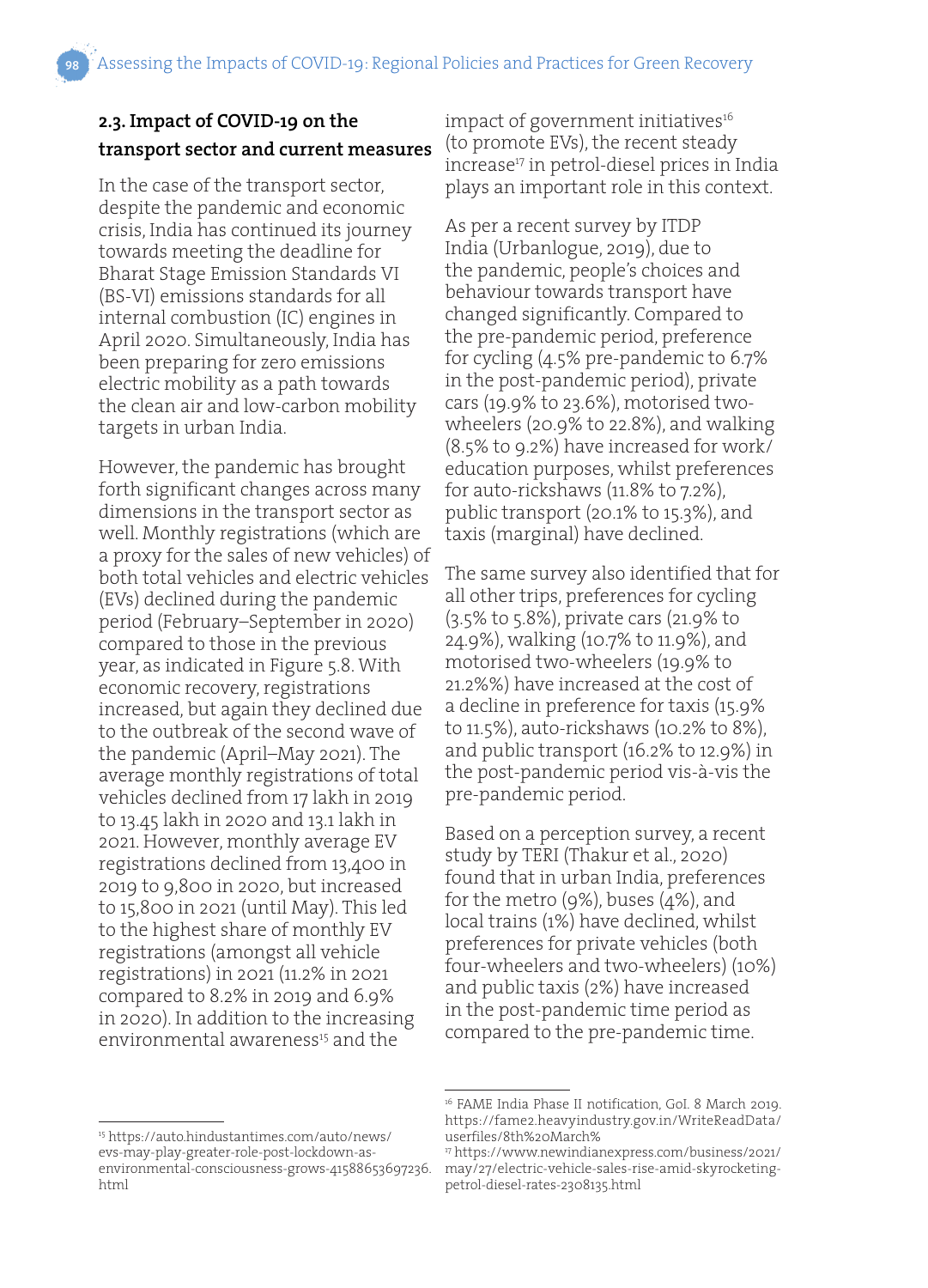India



**Figure 5.8 Monthly Vehicle Registrations in Selected Months of 2019, 2020, and 2021**

EV = electric vehicle.

Source: Vahan Dashboard. https://vahan.parivahan.gov.in/vahan4dashboard/ (accessed 9 June 2021)..

The same survey also indicated that the preference for shared taxis has marginally declined, whilst car-pooling and the use of company vehicles has marginally increased in the postpandemic situation. The preference for 'work from home' and the use of non-motorised transport (walking and cycling together by 3%) has also increased after the pandemic.

Both the ITDP and TERI survey indicate that because of the pandemic, people are preferring to avoid public transport and use either non-motorised (for shorter distances) or privately-owned vehicles (for longer travel). If this trend continues in the new normal, the increased preference for private vehicles could result in adverse environmental impacts.

The TERI (2020) survey also indicated a higher preference for online shopping after the pandemic situation. It revealed that 46% of the sample was already using online grocery shopping even in the pre-pandemic situation, whilst 54% were not comfortable with online shopping. Amongst the share who were familiar with online grocery shopping, 45% reported that they would increase online grocery shopping after the pandemic. On the other hand, amongst those who were not familiar with online grocery shopping, 24% reported that they would start online grocery shopping after the pandemic.

#### **2.4. Banking and finance**

The banking and finance sector is the backbone of any economy. The banking and finance sector needs to play a pivotal role during the post-COVID-19 recovery period.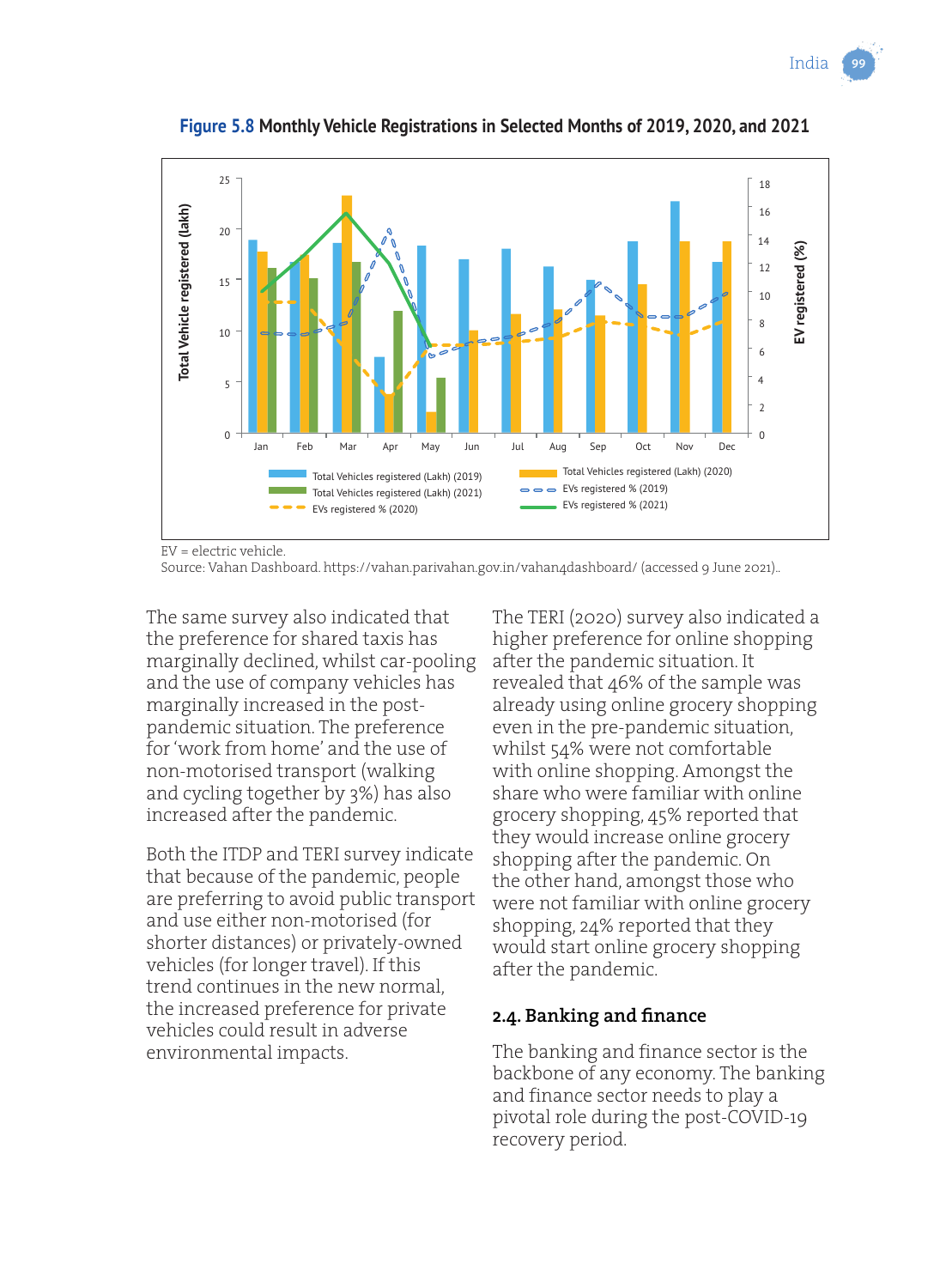To support the pandemic-hit economy and increase liquidity in the market, the RBI has adopted many important financial measures, including a reduction in the cash reserve ratio by 1% to enhance liquidity of ₹1.37 lakh crore in the economy, cuts in the repo and reverse repo rates to reduce the cost of borrowing, the allowance of moratoria by 3 months on term loans through all subsidiary banks and nonbanking financial companies (NBFCs) to safeguard middle-class households, deferment of the Net Stable Funding Ratio (NSFR) until 1 October 2020, an increase in the Marginal Standing Facility, and an ease in working capital financing. As per the RBI governor, all these measures are expected to inject approximately 3.2% of GDP (ETBFSI, 2020) into the economy. However, the pandemic has led to further worsening of the debt status of most banks. As per a recent study (Hindustan Times, 2020), 70% of the banking debt is expected to be affected by the pandemic. Other than the above measures, as per a central government directive, the RBI has increased the advance limit (by 60%) for resource-crunched state governments and also enhanced the overdraft duration limits. Moreover, banks and NBFCs are expected to play an important role in implementing the measures adopted under the Aatmanirbhar Bharat package. For example, proposed loan schemes for micro, small and medium-sized enterprises (MSMEs) or street vendors will be disbursed through banks. NBFCs are also given the additional responsibility to contribute to the economic recovery process.

#### **2.5. Current recovery measures for industries (especially MSMEs)**

Within the current recovery package, MSMEs are allowed access to ₹3 lakh crore of collateral-free loans, and ₹20,000 crore of subordinate debt. They have been provided with concessions and moratoria on loans, provided cash refunds of goods and services tax (GST) credit, and 3 months of Employees' Provident Fund (EPF) contributions by the government for some specified sections.

Moreover, some other measures, such as providing access to Information Technology Enabled Services (ITES) at an affordable cost to compete with big players, and the technological upgrading of MSMEs by encouraging innovation and corporatisation are envisaged.

Longer-term measures that are largely directed at increasing indigenous production with a view to increasing employment opportunities include the introduction and promotion of the Smart Industrial Village policy, defining and introducing the Indian Quality Standard & Certification system to address non-tariff barriers for indigenous products, and the promotion of Swadeshi products by providing incentives for import substitution and indigenous product development.

The definition of MSMEs has also been modified to include more businesses. The auto component manufacturing industry will be covered under the MSME domain and can make labour payments once the funds are disbursed. MSMEs would also have access to  $\bar{\mathfrak{z}}_3$ lakh crore of collateral-free loans and ₹20,000 crore of subordinate debt.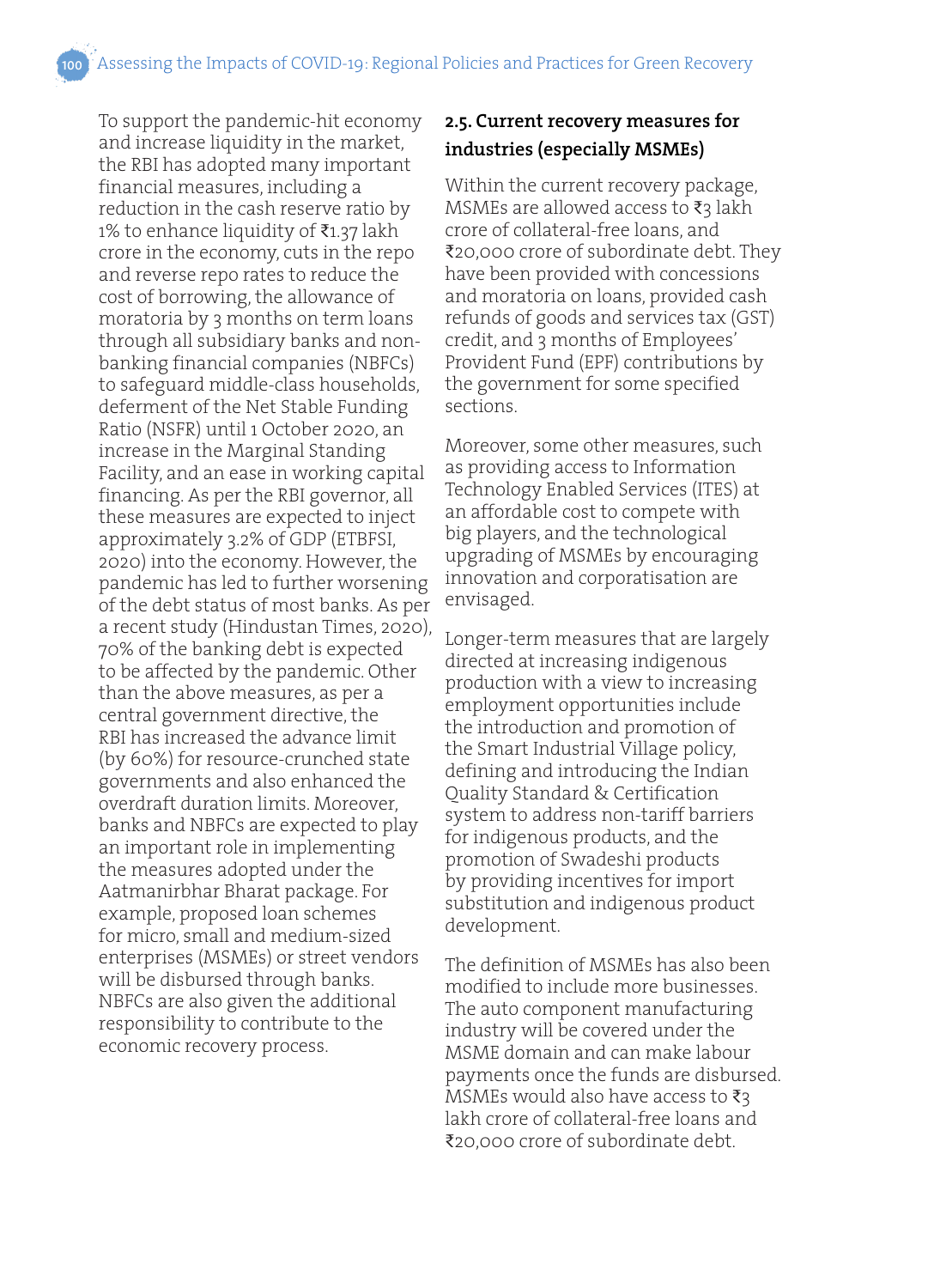In the case of industry, central government agencies will also provide contractors with extensions of up to 6 months for construction, public works, and goods and services contracts. In the case of public sector undertakings (PSUs) and the private sector, the government will aim to privatise non-strategic PSUs and suspend new bankruptcy filings against companies.

Some of the other key elements within India's ₹20 lakh crore stimulus package are discussed below. In the agriculture sector, ₹30,000 crore of additional working capital is proposed to be made available through the National Bank for Agriculture and Rural Development, along with a ₹40,000 crore increase in allocation for the Mahatma Gandhi National Rural Employment Guarantee Act to create employment opportunities. Migrant workers will receive free food grain for 2 months. Industries and governments will set up affordable housing rental complexes, and the housing subsidy scheme for middle-income families will be extended until March 2021. A ₹5,000 crore special credit facility for street vendors and incentives for accepting digital payments will also be made available.

States' borrowing limits will be increased from 3% to 5% for 2020– 2021, with the likelihood of granting extra resources of ₹4.28 lakh crore.

#### **2.6. Tourism sector**

As per recent Ministry of Tourism, Government of India (2020) data, 17.9 million international tourists arrived in India in 2019, which was 0.5 million higher than the 2018 estimate. In terms of international tourist arrivals, India was ranked 23rd in terms of tourist arrivals in the world and  $8<sub>th</sub>$  in the Asia-Pacific region in 2019. Various tourism-related activities (travel expenditures, boarding and lodging, monument/site-seeing entry fees, expenditure on various tourist activities) are important sources of foreign exchange earnings for India, and the country received US\$30 billion in 2019 from international tourists. In terms of foreign exchange earnings, India was ranked 12th in the world (with 2.03% of global foreign exchange earnings from the tourism industry) and 6th (6.78% share) in the Asia-Pacific region. Out of 17.91 million international tourists that arrived in India, 10.93 million were foreign tourists, whilst 6.98 million were non-resident Indians (as indicated in Table 5.2). Amongst the foreign tourists that arrived in India in 2019, 57% came for leisure holidays and recreation, 14.7% for business and professional purposes, and 6.4% for medical reasons (as indicated in Figure 5.9). Other than these international tourists, 2.32 billion domestic tourists travelled across various Indian states in 2019 for travel and tourism purposes. This was 25% higher than the 2018 domestic tourist estimate (1.85 billion). Despite the fact that the affordability and expenditure patterns of domestic tourists were significantly less than international tourists, this gives an idea of the size of the Indian tourism industry. Whilst the number of domestic tourists was 130 times that of international tourists in 2019,<sup>18</sup>

<sup>&</sup>lt;sup>18</sup> India Tourism Statistics at a Glance, 2020, Ministry of Tourism, GoI.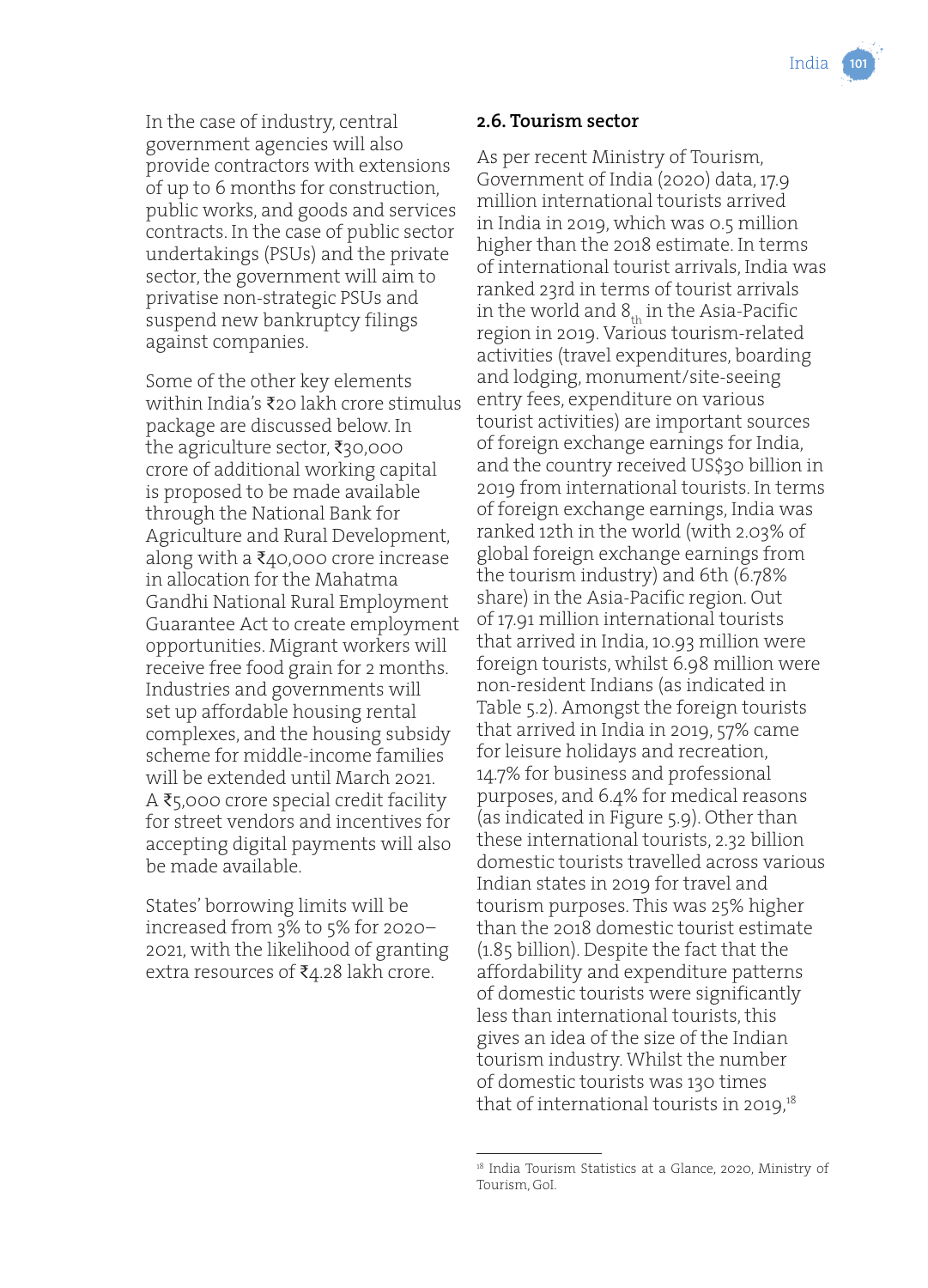

**Figure 5.9 Foreign Tourist Arrivals by Purpose, 2019**

about 83% of the tourism expenditure came from domestic tourists in 2019.<sup>19</sup> Including direct and indirect employment, the tourism industry provided 35 million jobs in 2017 $20$  and 42 million jobs in 2018. $21$ The industry itself contributed to 9.2% of GDP and 8.1% of total employment in the Indian economy in 2018.<sup>22</sup> However, due to the COVID-19 pandemic, the countrywide lockdown was imposed, and international entry was strictly controlled. This had a severe adverse impact on the travel and tourism industry in India. The tourism sector has significant unorganised components and intensive linkages with other sectors (the handicraft market, etc.). Thus, the influence of the pandemic on the tourism industry has multiplicative implications on the overall economy through direct, indirect, and induced effects. Many studies have indicated significant job losses in the travel and

tourism industry. Dogra (2019) estimated 38 million<sup>23</sup> job losses in the tourism industry, including direct and indirect employment. Another study estimated job losses of 70% of the total workforce<sup>24</sup> of the tourism industry, whilst 40 million job losses<sup>25</sup> were estimated by the Federation of Associations in Indian Tourism and Hospitality (FAITH), including organised and unorganised components of the industry. As per the estimate of FAITH, the financial loss in the industry could touch ₹15 trillion.26 After the strict lockdown period, all other industries were recovering at their own pace, but due to various

Source: Ministry of Tourism, Government of India (2020).

<sup>19</sup> Tourism and Hospitality, IBEF, 2020

<sup>20</sup> https://www.statista.com/statistics/1012056/indiaemployment-number-in-the-tourism-industry-by-sector/ https://www.journalijar.com/article/35360/impact-of-

covid-19-on-the-tourism-industry-in-india/

<sup>22</sup> https://www.journalijar.com/article/35360/impact-ofcovid-19-on-the-tourism-industry-in-india/

<sup>23</sup> https://www.journalijar.com/article/35360/ impact-of-covid-19-on-the-tourism-industry-inindia/

<sup>24</sup> https://www.peoplematters.in/article/ talent-management/how-the-pandemic-hascontributed-to-job-loss-in-the-travel-andtourism-industry-27347

<sup>25</sup> https://www.livemint.com/news/india/ tourism-body-estimates-rs-15-trillion-losses-dueto-covid-19-11595837800122.html

<sup>26</sup> https://www.livemint.com/news/india/ tourism-body-estimates-rs-15-trillion-losses-dueto-covid-19-11595837800122.html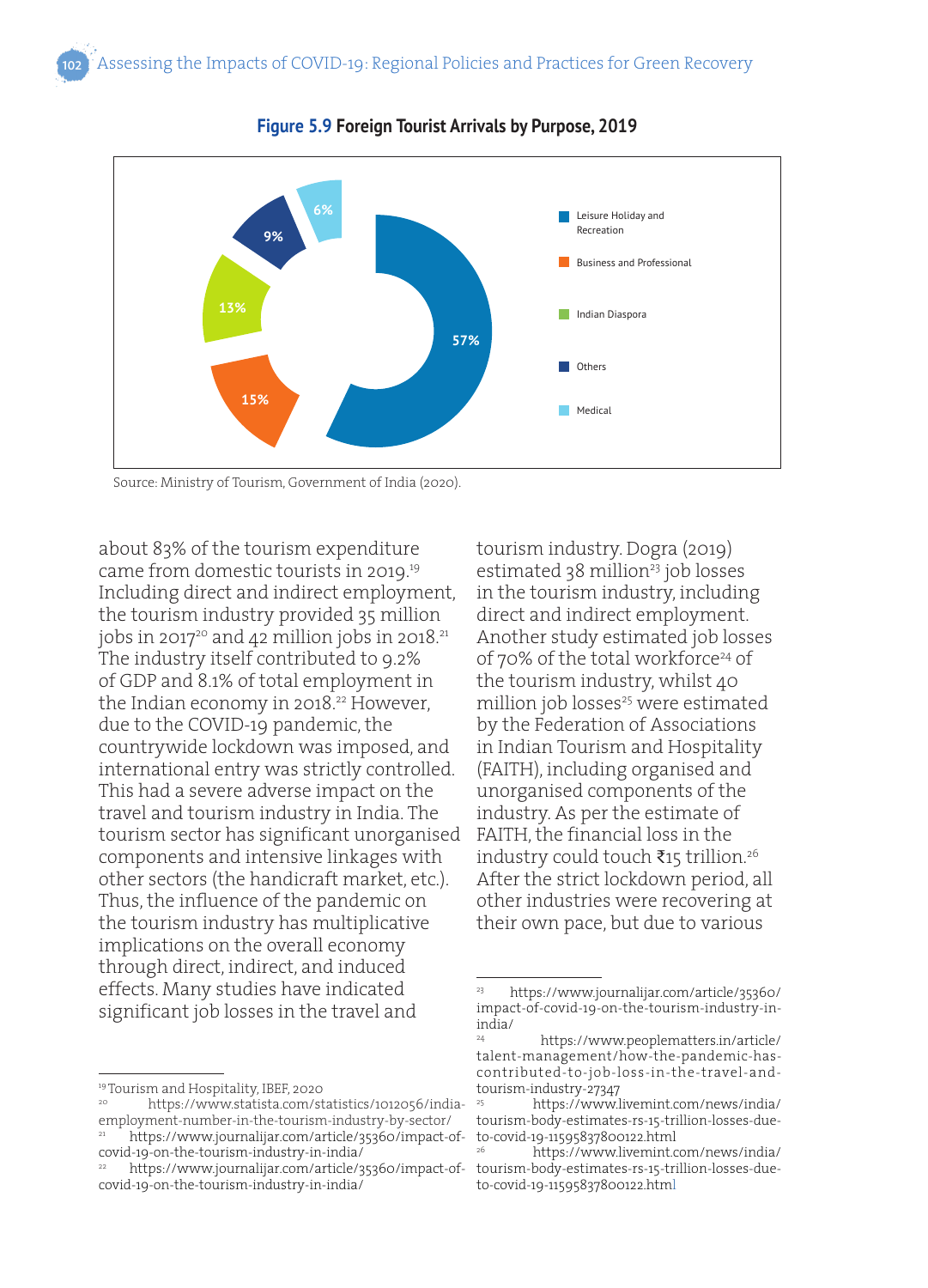| Year | <b>Foreign Tourist</b><br><b>Arrivals (FTAs)</b> | <b>Arrivals of Non-</b><br><b>Residents Indians</b><br>(NRIs) | <b>International</b><br><b>Tourist Arrivals</b><br>(ITAs) | <b>Domestic Tourists</b><br>(millions) | <b>Fees from</b><br>Tourism (US\$) |
|------|--------------------------------------------------|---------------------------------------------------------------|-----------------------------------------------------------|----------------------------------------|------------------------------------|
| 2015 | 8.03                                             | 5.74                                                          | 13.77                                                     | 1431.97                                | 21013                              |
| 2016 | 8.8                                              | 6.22                                                          | 15.02                                                     | 1615.39                                | 22923                              |
| 2017 | 10.04                                            | 6.77                                                          | 16.81                                                     | 1657.55                                | 27310                              |
| 2018 | 10.56                                            | 6.87                                                          | 17.43                                                     | 1853.79                                | 28586                              |
| 2019 | 10.93                                            | 6.98                                                          | 17.91                                                     | 2321.98                                | 30058                              |

#### **Table 5.2 International and Domestic Tourists (millions) and Fees from Tourism (US\$ million)**

Source: Ministry of Tourism, Government of India (2020).

travel, hygiene, and safety-related restrictions, the travel and tourism industry failed to recover like other industries. However, after September– October 2020, as restrictions were withdrawn and the industry arranged various safety and hygiene measures, the situation is slowly improving. Revenge tourism can play an important role in this regard. In this new normal situation, outdoor and nature-related destinations will be preferred, and domestic tourism can recover at a quicker pace. India has the significant potential to recover its tourism industry compared to many other tourism-centric economies due to its diversified tourist attractions (including nature-related destinations) and large opportunities for domestic tourism. However, the outbreak of the COVID-19 second wave and the resultant lockdown and travel restrictions in various states have placed further challenges<sup>27</sup> on the revival of the tourism sector in India.

#### **3. Discussion and Analysis of India's Recovery Package**

The COVID-19 and its associated lockdowns caused multiple detrimental socio-economic repercussions that require measures to provide immediate relief, actions to support recovery, and long-term planning of subsequent recovery. The ₹20,000 lakh crore economic stimulus package announced by the government attempts to redress these damages through emergency measures, exit policies, and policies that shape the new normal of living with the pandemic. The stimulus supports some of the most affected social groups like migrant labourers and street vendors, and hard-hit industries like agriculture, power utilities, and MSMEs. Furthermore, the stimulus also supports a recovery plan that targets interventions like attaining self-sufficiency and fostering economic, infrastructure, and healthcare development.

<sup>27</sup> https://www.livemint.com/news/india/freshsurge-in-covid-19-cases-poses-a-challenge-to-tourismairline-recovery-11616675136926.html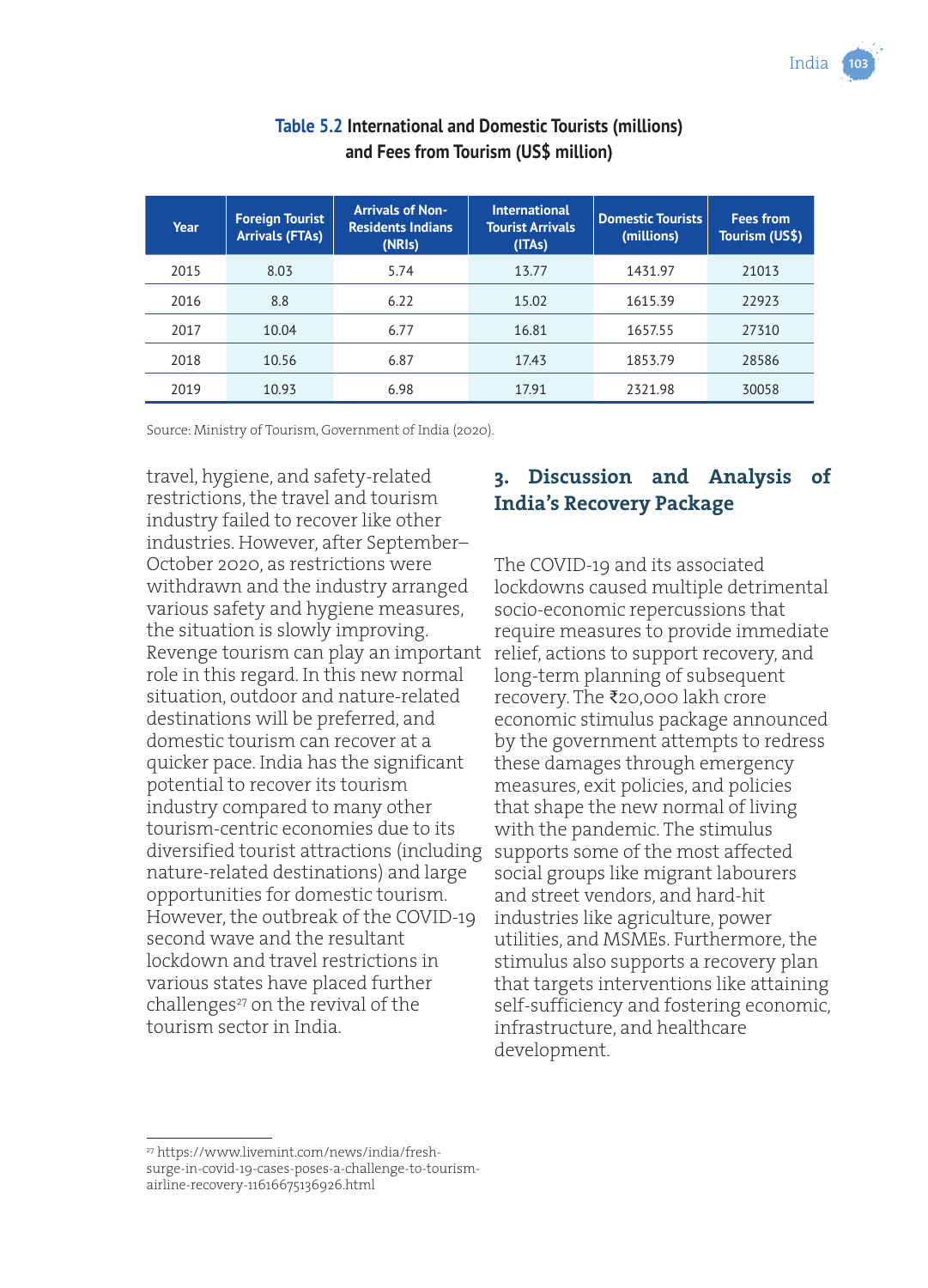Assessing the Impacts of COVID-19: Regional Policies and Practices for Green Recovery

The emergency measures aim to provide temporary relief to the affected individuals, industries, and institutions. The exit policies target strategies to overcome the negative consequences caused by the pandemic. The policies for the new normal aim to create an adaptive and resilient environment that can handle any such future disruptions. Table 5.3 categorises the summarised measures announced under the economic stimulus package into emergency measures, exit policies, and policies for establishing the new normal.

#### **3.1. Recovery package after the second wave**

India was severely affected by the second wave of COVID-19. After the first wave hit, when various sectors of the economy were starting to recover, the second wave made the situation more challenging. Other than the economic effects, the second wave clearly revealed the backwardness and limitations of the health infrastructure in India. As a response to the second-wave pandemic impacts, the Indian

#### **Table 5.3 Summary of Measures Under the Economic Stimulus Package Announced by the Government of India**

| <b>MFF Components /Programmes</b>                | <b>Emergency</b><br>measures | <b>Exit Policies</b> | <b>Policies for</b><br>establishing<br><b>New Normal</b> |  |  |
|--------------------------------------------------|------------------------------|----------------------|----------------------------------------------------------|--|--|
| 1. Government Reforms                            |                              |                      |                                                          |  |  |
| Increase in borrowing limits                     | X                            |                      |                                                          |  |  |
| Privatisation of Public Sector Enterprise (PSEs) |                              |                      | X                                                        |  |  |
| 2. Measures for businesses (including MSMEs)     |                              |                      |                                                          |  |  |
| Collateral free loans for businesses             | X                            |                      |                                                          |  |  |
| Corpus for MSMEs                                 |                              | X                    |                                                          |  |  |
| Subordinate debt for MSMEs                       |                              | X                    |                                                          |  |  |
| Schemes for NBFCs                                |                              | X                    |                                                          |  |  |
| Employee Provident Fund (EPF)                    | X                            |                      |                                                          |  |  |
| Statutory PF contribution                        | X                            |                      |                                                          |  |  |
| Street vendors                                   |                              | X                    |                                                          |  |  |
| Expediting payment of dues to MSMEs              | X                            |                      |                                                          |  |  |
| Insolvency resolution                            |                              |                      | X                                                        |  |  |
| Disallowing global tenders                       |                              |                      | X                                                        |  |  |
| Reduction in TDS and TCS rates                   | X                            |                      |                                                          |  |  |
| Ease of doing business for corporates            |                              |                      | X                                                        |  |  |
| Definition of MSME                               |                              |                      | X                                                        |  |  |
| Initiation of insolvency proceedings             |                              |                      | X                                                        |  |  |
| Amendments to Companies Act, 2013                |                              |                      | X                                                        |  |  |
| 3. Agriculture and Allied sectors                |                              |                      |                                                          |  |  |
| Concessional Credit Boost to farmers             |                              | X                    |                                                          |  |  |
| Agri Infrastructure Fund                         |                              | X                    |                                                          |  |  |
| Emergency working capital for farmers            | X                            |                      |                                                          |  |  |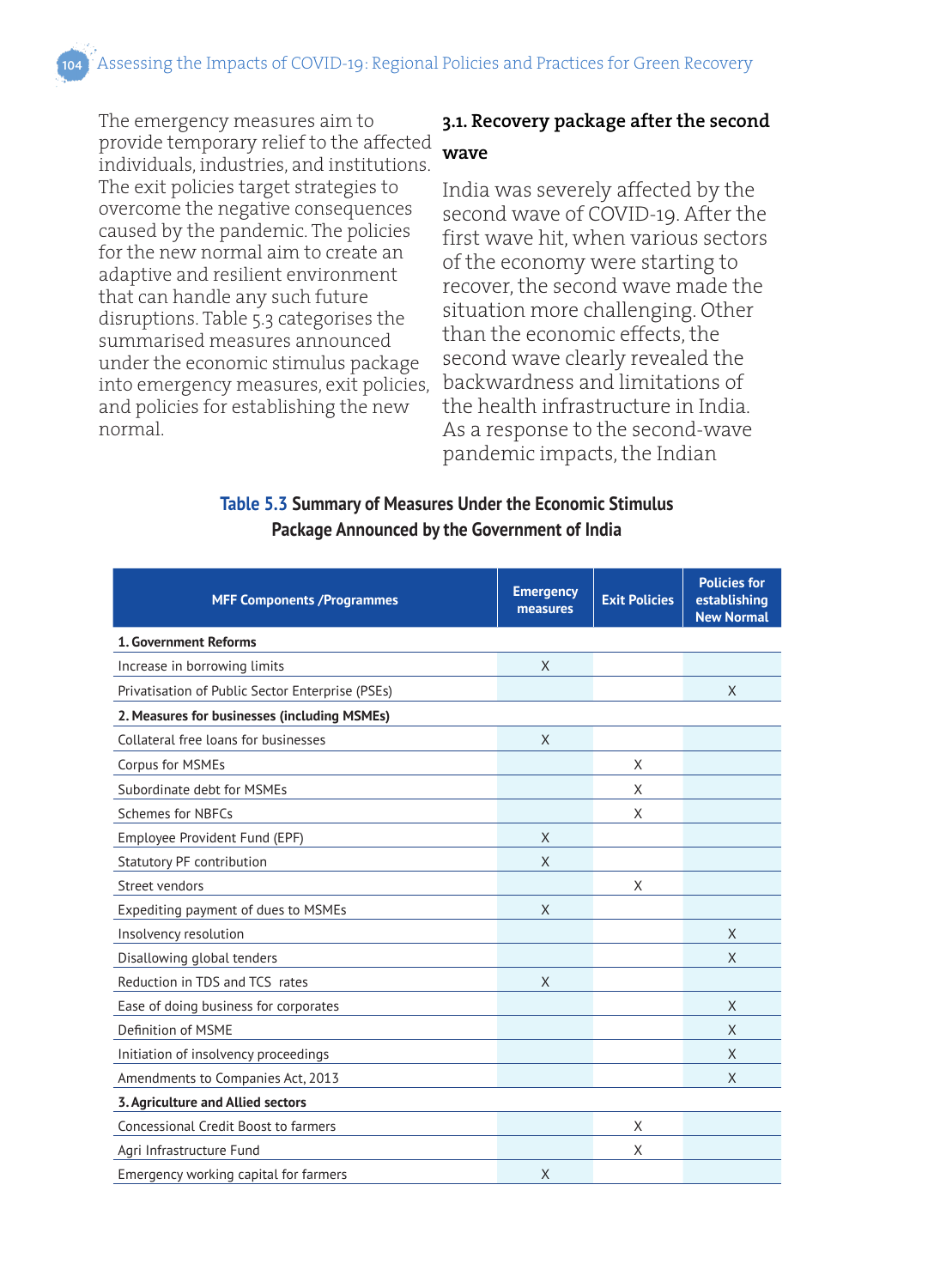| <b>MFF Components /Programmes</b>                                                              | <b>Emergency</b><br>measures | <b>Exit Policies</b> | <b>Policies for</b><br>establishing<br><b>New Normal</b> |  |  |
|------------------------------------------------------------------------------------------------|------------------------------|----------------------|----------------------------------------------------------|--|--|
| Support to fishermen                                                                           |                              | X                    |                                                          |  |  |
| Animal Husbandry infrastructure development                                                    |                              | X                    |                                                          |  |  |
| Employment push using CAMPA funds                                                              |                              |                      | X                                                        |  |  |
| Amendments to the Essential Commodities Act                                                    |                              |                      | X                                                        |  |  |
| Agriculture marketing reforms                                                                  |                              |                      | X                                                        |  |  |
| Agriculture Produce Pricing and Quality Assurance                                              |                              |                      | X                                                        |  |  |
| 4. Migrant Worker                                                                              |                              |                      |                                                          |  |  |
| One Nation One Card                                                                            |                              |                      | X                                                        |  |  |
| Free food grain Supply to migrants                                                             | Χ                            |                      |                                                          |  |  |
| Affordable Rental Housing Complexes (ARHC) for Migrant<br>Workers / Urban Poor                 |                              | X                    |                                                          |  |  |
| <b>5. Civil Aviation</b>                                                                       |                              |                      |                                                          |  |  |
| Efficient airspace management                                                                  |                              |                      | X                                                        |  |  |
| Public Private Partnership (PPP) model for airports                                            |                              |                      | X                                                        |  |  |
| 6. Defence                                                                                     |                              |                      |                                                          |  |  |
| Enhanced FDI limit in defence manufacturing                                                    |                              |                      | X                                                        |  |  |
| Promotion of Make in India initiative in defence sector                                        |                              |                      | X                                                        |  |  |
| 7. Energy                                                                                      |                              |                      |                                                          |  |  |
| Liquidity support for distribution companies (discoms)                                         |                              | X                    |                                                          |  |  |
| Coal evacuation                                                                                |                              | X                    |                                                          |  |  |
| Safeguarding consumer rights                                                                   |                              |                      | Χ                                                        |  |  |
| Regulatory assets                                                                              |                              |                      | X                                                        |  |  |
| Privatisation of power distribution                                                            |                              |                      | X                                                        |  |  |
| Commercial coal mining                                                                         |                              |                      | X                                                        |  |  |
| Reduction in cross-subsidy                                                                     |                              |                      | X                                                        |  |  |
| 8. Housing                                                                                     |                              |                      |                                                          |  |  |
| Credit Linked Subsidy Scheme for Middle Income Group (MIG)                                     | X                            |                      |                                                          |  |  |
| Support to real estate sector                                                                  | X                            |                      |                                                          |  |  |
| 9. Social Sector                                                                               |                              |                      |                                                          |  |  |
| <b>Public Health</b>                                                                           |                              |                      | X                                                        |  |  |
| <b>Allocation for MGNREGS</b>                                                                  | Χ                            |                      |                                                          |  |  |
| Viability Gap Funding                                                                          |                              | Χ                    |                                                          |  |  |
| Technology driven education                                                                    |                              |                      | X                                                        |  |  |
| 10. Key Measures Taken by Reserve Bank of India (RBI)                                          |                              |                      |                                                          |  |  |
| Reduction in Cash Reserve Ratio                                                                |                              | X                    |                                                          |  |  |
| Increase in Banks' limits for borrowing under the marginal<br>standing facility (MSF)          |                              | Χ                    |                                                          |  |  |
| Targeted Long Term Repo Operations (TLTRO) planned for<br>investment in investment grade bonds |                              | Χ                    |                                                          |  |  |
| Special Liquidity Facility (SLF) announced for mutual funds to<br>provide liquidity support    |                              |                      |                                                          |  |  |

MSME = micro-, small, and medium-sized enterprise.

Source: PRS India and TERI Analysis (2020).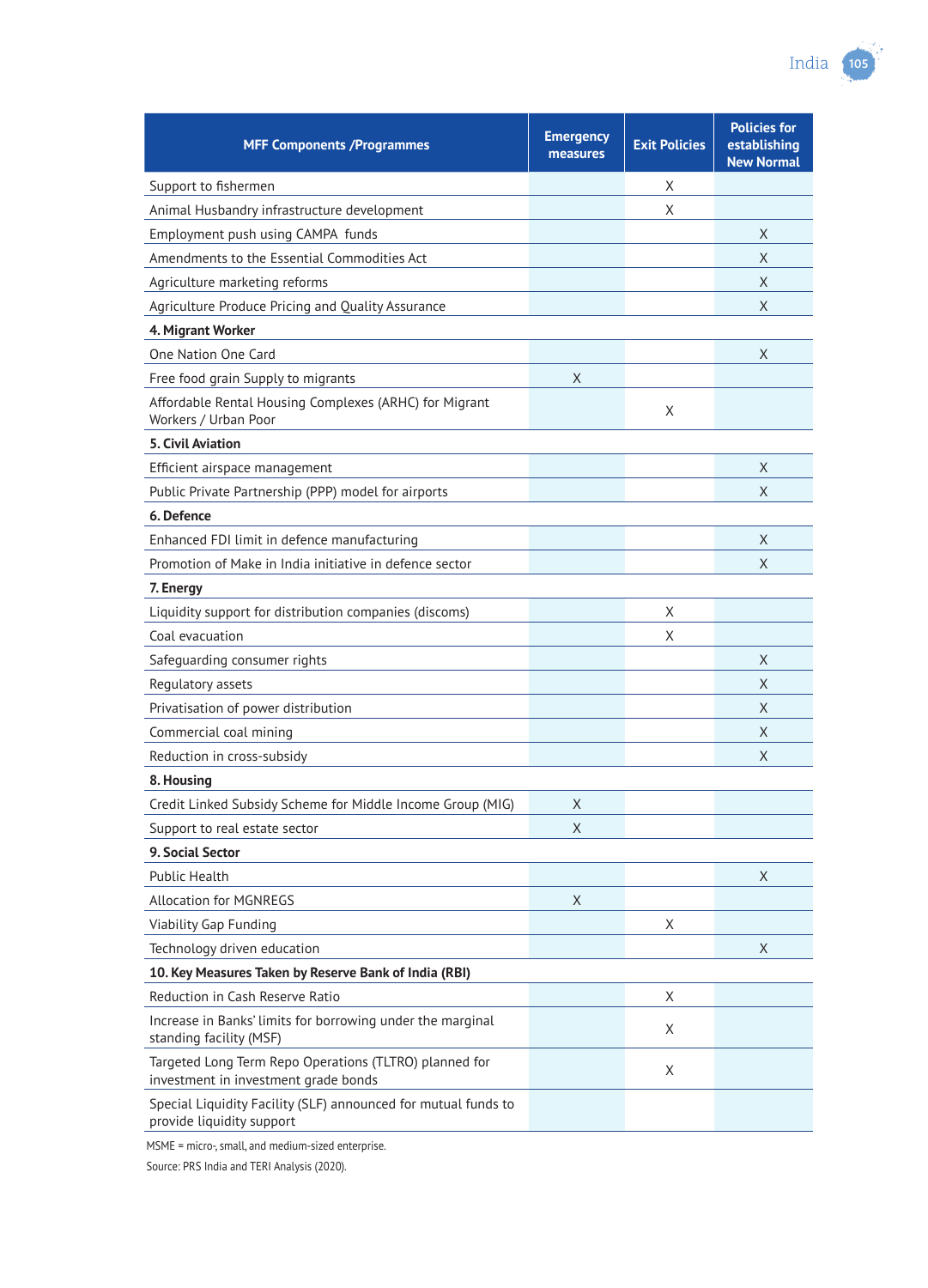government announced a fresh economic recovery package of ₹6.28 Lakh crore in the last week of June 2021.

The new package is mostly focused on extending loan guarantees and concessional credit for COVID-affected sectors along with investment for improving health infrastructure. The major components of the package include:

#### **1. Improvement in healthcare infrastructure**

₹23,220 crore has been allocated for healthcare infrastructure expansion, especially for an increase in the number of intensive care unit facilities and the availability of medical equipment and medical oxygen. Special capacity of discoms along with ₹19,041 focus was given to infrastructure improvement for child and paediatric care.

#### **2. Extension of the loan guarantee scheme and an increase in the credit guarantee cap**

₹1.1 lakh crore has been announced for a loan guarantee scheme to support COVID-hit sectors. Within this allocation, ₹50,000 crore was specially allocated to the health sector. Approximately 25 lakh borrowers can benefit by borrowing ₹1.25 lakh under this scheme through micro-finance institutions. Moreover, the Emergency Credit Line Guarantee Scheme cap was increased by ₹1.5 lakh crore from its previous limit of ₹3 lakh crore.

#### **3. Support for exporters and the tourism sector**

₹33,000 crore was allocated for the National Export Insurance Account, which facilitates exporters by

providing credit. Other than the huge shock to exporting units, the tourism sector was one of the most affected sectors due to the pandemic. To promote international tourism, the government has announced free visas for the first 5 lakh tourists. The government has also announced a loan guarantee scheme for travel agencies (100% guarantee up to ₹10 lakh) and regional tourist guides (100% guarantee up to ₹1 lakh).

#### **4.Extension of Atmanirbhar Bharat Rozgar Yojana from 30 June 2021 to 31 March 2022.**

#### **5.Support for discoms and BharatNet**

The Government of India has announced ₹3.03 lakh crore to upgrade the existing system and enhance the crore to BharatNet for the improvement of broadband networks in villages.

#### **6. Support for the agriculture sector through subsidies for fertilisers**

A ₹14,775 crore subsidy was announced for di-ammonium phosphate (DAP) and nitrogen phosphorus potassium (NPK) based fertilisers along with ₹77.45 crore to enhance agriculture-related activities in Northeast India.

An analysis of the policy and regulatory support measures announced under these packages indicates that India's stimulus packages are well-balanced in terms of their temporal vision. A high thrust on establishing the new normal can be seen. Shaping the new normal is advocated to offer one of the most promising opportunities to push for a green recovery towards building sustainable and resilient societies. However, in the economic stimulus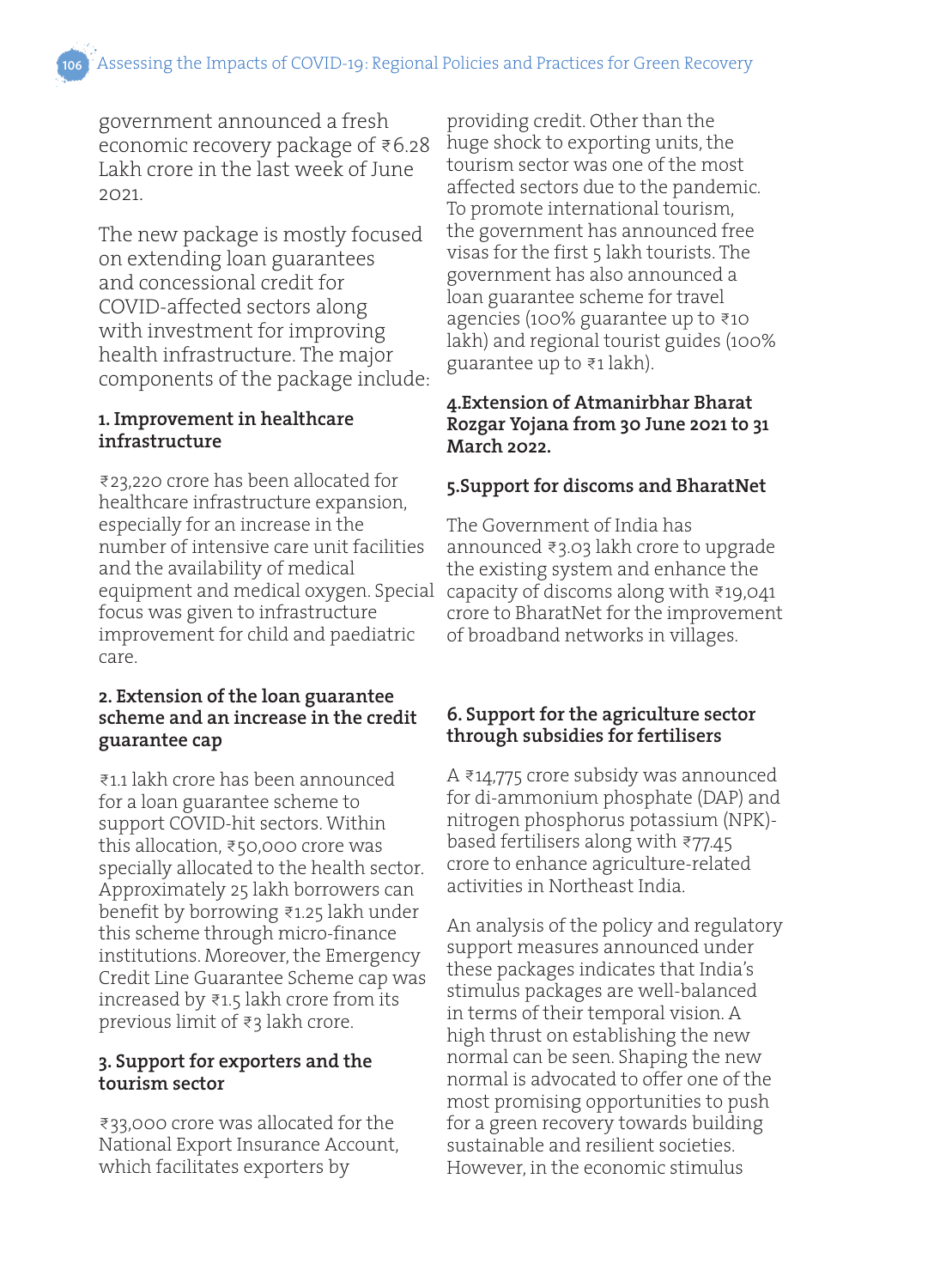packages, no specific emphasis is placed on incentivising green technologies or solutions.

Only a very few measures in the stimulus packages, like efficient airspace management, place stress on energy sustainability. Airspace, however, in the overall energy system is a small contributor in energy use and emissions; whereas the power, industry, deaths from air pollution. Green and transport sectors are major energy-consuming sectors and also the highest emitters. Post-COVID-19, the markets for renewables and EVs, amongst the major players to support a green recovery in India, are plagued by financial stress at various levels of the supply chain due to a lack of liquidity support.

Therefore, whilst the stimulus packages do not talk about retracting any of the green policies or targets, as of now, they also do not provide any impetus or support to strengthen their penetration as a means to achieve a green recovery.

#### **4. The Need for a Green Recovery in the Indian Context**

As India moves forward with additional strategies, we must be cautious not to reverse past gains made in protecting the natural environment and inadvertently end up supporting growth in fossil fuel or carbonintensive investments leading away from the Paris Agreement's target trajectory. At this juncture, with careful and deliberated planning, the country has a window of opportunity to reorient the growth path of the economy and build back better towards a new normal.

Several studies have established that strong climate action can bring about several important co-benefits. The Global Commission on the Economy and Climate indicates that strong climate action has the potential to generate over 65 million new lowcarbon jobs by 2030, deliver at least US\$26 trillion in net global economic benefits, and avoid 700,000 premature construction projects are also estimated to deliver higher multipliers. Clean energy infrastructure is generally very labour intensive in the early stages. One model suggests that every US\$1 million in spending generates 7.49 full-time jobs in renewable infrastructure and 7.72 in energy efficiency but only 2.65 in fossil fuels. Therefore, in the long run, public investments in clean energy and infrastructure can provide high returns by driving down the costs of the clean energy transition. Adopting clean energy opportunities in a larger way could, therefore, help drive the economy towards a more efficient, innovative, and productive economy, with higher spillovers that benefit the wider economy (Hepburn et al., 2020).

The Global Commission on Adaptation also estimated that investing US\$1.8 trillion globally from 2020 to 2030 in resilience-building measures could generate US\$7.1 trillion in total new benefits.

Green recovery in the Indian context may be understood to include:

Continuation of policies and measures directed at the mitigation of greenhouse gas emissions through efficiency improvements, fuel switches, etc.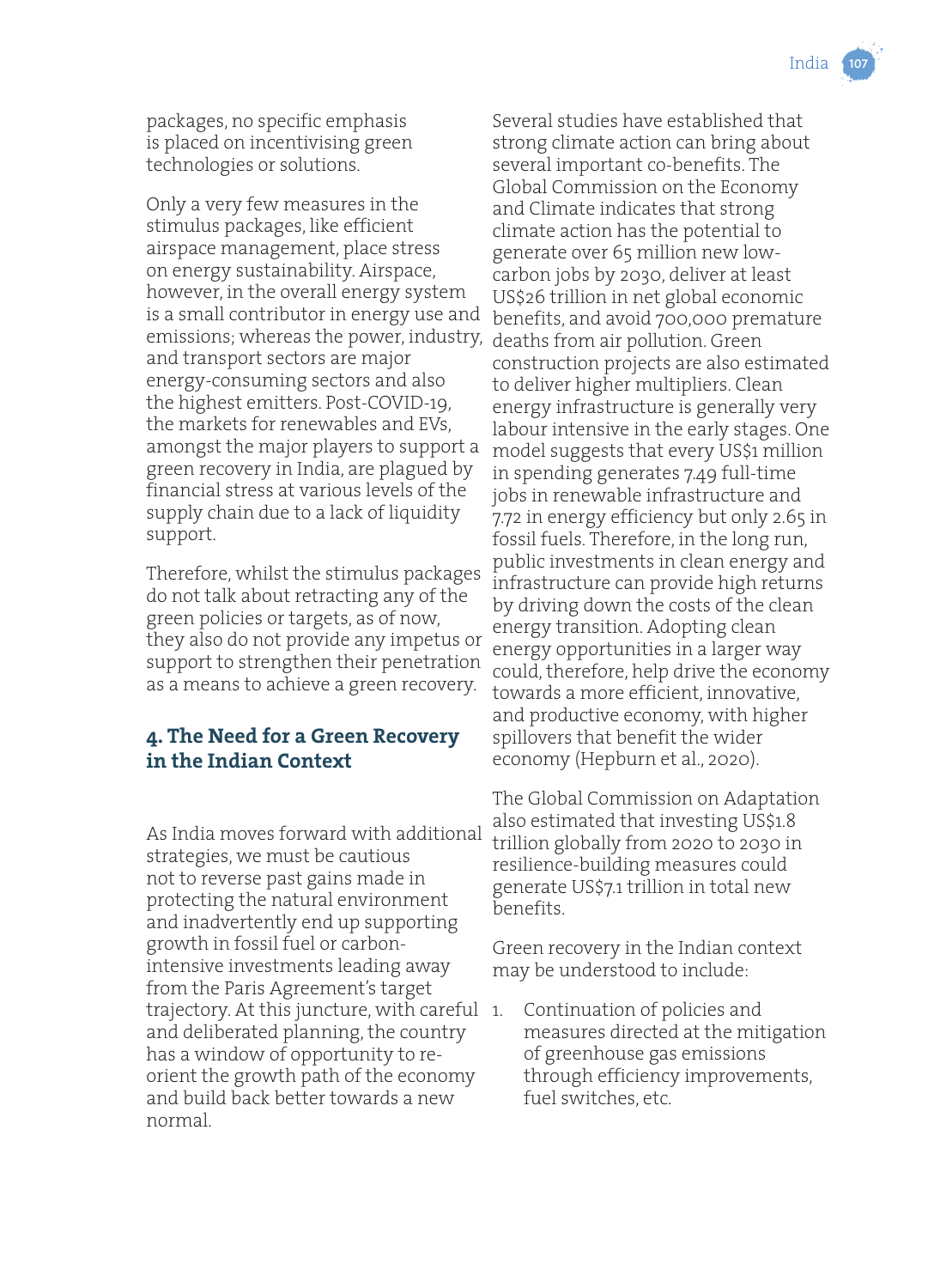Assessing the Impacts of COVID-19: Regional Policies and Practices for Green Recovery

- 2. Additionally, green recovery should ensure that behavioural changes do not end up influencing consumption trends in ways that are more energy or carbonintensive, e.g. shifts to private vehicles being preferred over public transport and carpools.
- 3. Finally, a green recovery needs to include the social dimension of ensuring equality, livelihoods, resilience, and inclusive development for all sections of the population.

India can benefit from a green recovery in multiple ways – be it in terms of generating additional employment through green investments, supporting public health by reducing air pollution, or enhancing economic growth and climate resilience and eventually achieving much higher multipliers of growth. Enhancing competitiveness and resource efficiency is another important element that needs to be strongly embedded in India's energy development path. India's future growth will need to be made resilient on multiple fronts, such as energy system design, urban development, transport design, industrial growth and supply-chain management, and the livelihoods of the underprivileged.

The design of recovery interventions will, therefore, be crucial, as decisions made now can have long-term repercussions on future pathways. Moreover, choices made now could have implications for both India's NDC trajectory as well its ability to meet its Sustainable Development Goals.

Accordingly, shifting development pathways towards increased sustainability can broaden the options for recovery by simultaneously addressing climate goals and socioeconomic goals, such as eliminating poverty, reducing inequality, and enhancing affordable energy access, etc.

India should, therefore, pay special attention to phased planning to increasingly adopt least-cost solutions (and in certain cases second-best options) based on a holistic assessment of all the choices from a long-term perspective. Particularly important in this respect is the focus on enhancing prospects for jobs, Make in India, and re-skilling, and ensuring high and inclusive GDP growth and innovative schemes for decentralised renewable solutions, etc.

#### **5. Recommendations for Moving Ahead Towards a Green Recovery**

In the medium-to-long term, India's energy sector decarbonisation hinges mainly on three key elements, viz. energy efficiency improvements across sectors, the electrification of end uses, and the decarbonisation of electricity generation itself (Mathur and Shekhar, 2020).

It is in India's interest to increasingly continue to focus on these measures since they can also bring in additional benefits in the form of additional jobs and reductions in air pollution, apart from having a multiplier effect on economic growth. Also, keeping resilience in mind, a green transition needs to be centre stage, focusing on green infrastructure, improving productivity, and improved health systems, etc.

Therefore, as policymakers prepare interventions and industries reevaluate their business models and operations, there is an opportunity to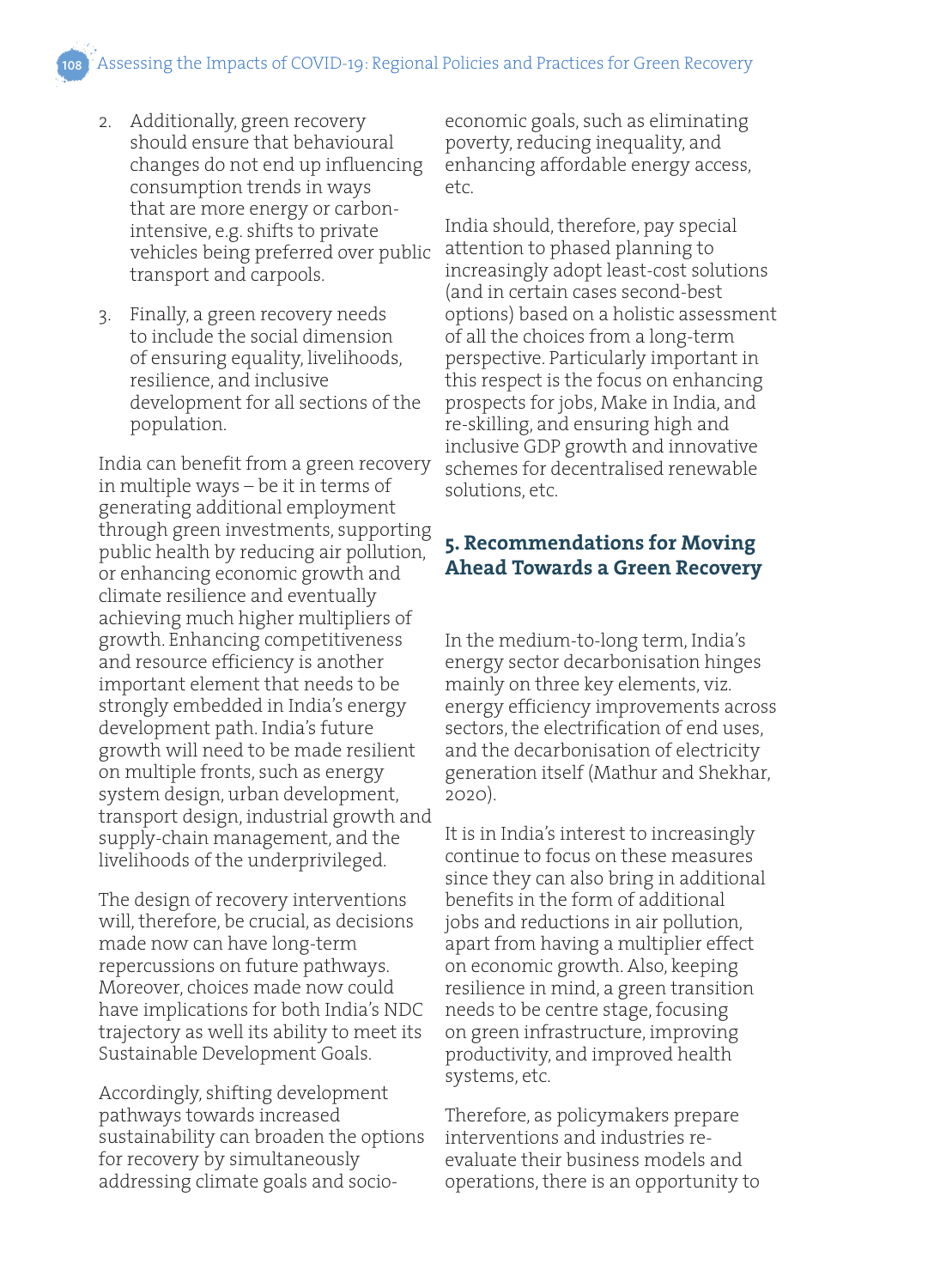prioritise efforts that work towards building a clean, resilient, and least-cost energy future for India.

In the subsequent section, we discuss the key areas, especially in the power, transport, and industry sectors, where clean interventions can be accelerated and up-scaled as the nation moves towards recovery.

#### **5.1. Power sector**

In the power sector, apart from maintaining an adequate governance structure for protecting the health of the distribution sector, this juncture should be viewed as an opportunity to bring about market reforms and a push for green recovery measures. India should particularly focus on ensuring that the pace of progress of renewables does not slacken.

Given that renewables have the scope for contributing to reduced air pollution, the generation of jobs, and larger multiplier effects, India should use this opportunity to raise its solar power ambition and focus on promoting decentralised models of renewable energy deployment, promoting the local manufacturing of renewable energy (especially solar), and focusing on energy storage technologies (NITI Aayog and Rocky Mountain Institute, 2020) whilst enforcing strict emission standards for coal power plants.

Further, over and above the financial package provided by the government, appropriate structural reform measures towards ensuring appropriate power quality and reliability, electricity tariff reforms, improvements in billing systems, and the enhancement of digital payments can further strengthen the power system (Greenpeace, 2020).

#### **5.2. Transport Sector**

In the transport sector, the emerging challenges include a likely rebound in demand, with people preferring to use their own private vehicles rather than public transport. For this, it is important to devise ways to encourage work from home (to the extent possible) in order to contain the rebound in private transport demand. Additionally, it is important to focus on safe and secure public transport and non-motorised and shared transport.

Moreover, in terms of a green recovery, apart from continuing the efforts towards the efficiency improvement of fleets, India should focus on enhancing electric mobility, and the auto manufacturing segment must continue to focus on research and development and efficient supply chains to enable the transition from internal combustion engines to EVs in the long term.

India is still lacking long-term commitments with firm targets or regulations like stringent fuel efficiency standards, except for the FAME incentive scheme. Some states like Delhi (25% of the new fleet to be EVs by 2024) have their own EV programmes. For a green recovery of the transport sector, the important steps that need to be adopted include the tightening of fuel efficiency standards. Other than EVs, focus is also required on promoting public transport. During the pandemic, public transport has been greatly affected due to the perceived risk of hygiene, sanitation, and social distancing issues. Given that users are taxed at a higher rate than private vehicles, the cost differential makes public transport relatively costly vis-àvis two-wheelers (Roychowdhury et al., 2020).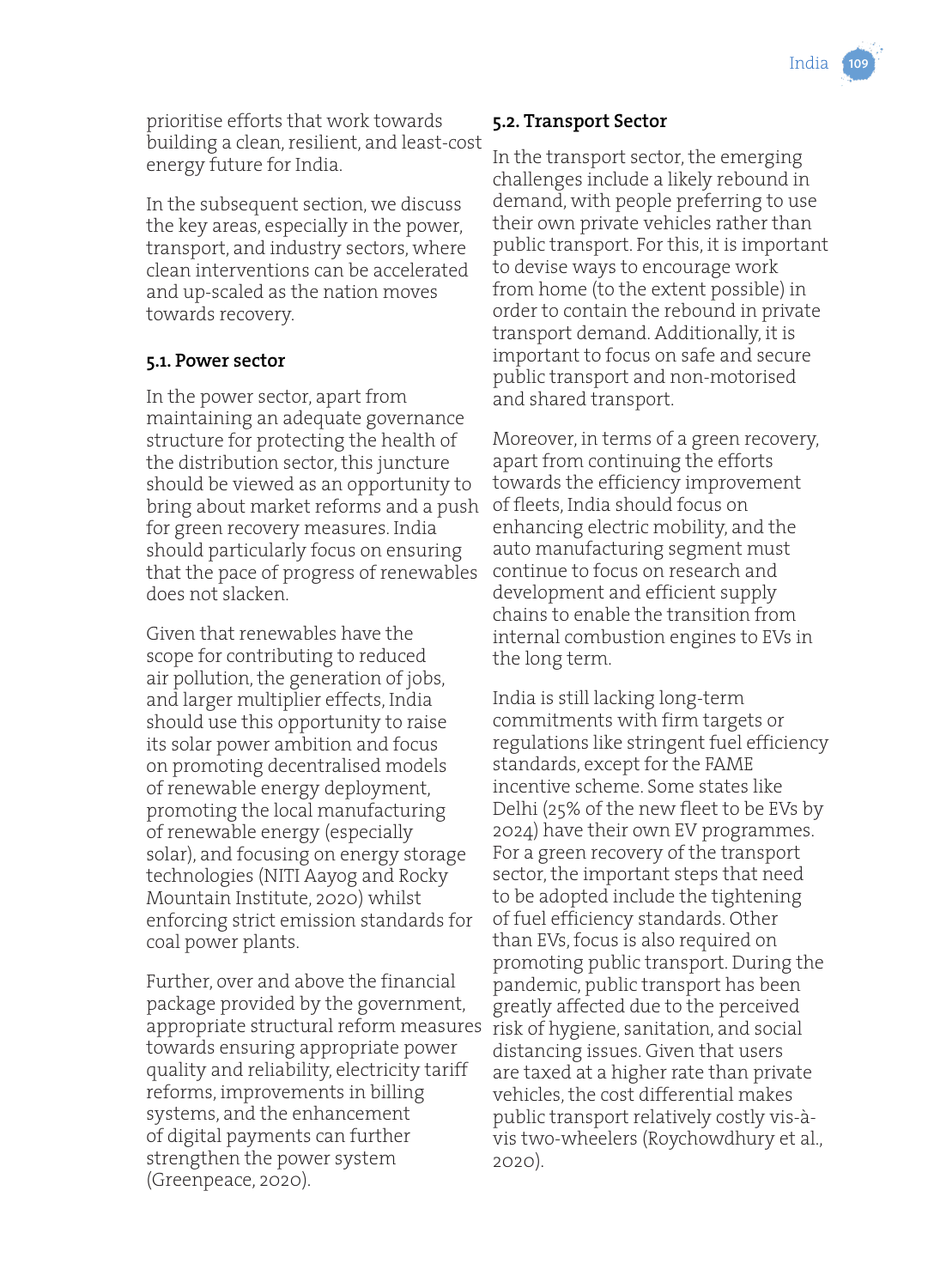Providing a fiscal stimulus for public transport, and especially promoting electric buses, can help address both public transport and EV issues and will assist in the green recovery. Accordingly, in the transport sector, several measures like incentivising demand for EVs, developing safer public transport to rebuild trust amongst people, redesigning urban transport to promote low-cost, active, and carbon-neutral transport options like walking and cycling, the enforcement of stricter regulations on air quality, promoting India as an automotive export hub, investment in climate-resilient infrastructure, reducing vehicle kilometres travelled through work-from-home where possible, and providing more affordable public transport can promote green recovery.

Towards this end, in the short term, an injection of liquidity to the auto industry could help the logistics providers, auto dealers, and fleet operators. Issuing guidelines and enforcing the adoption of standard operating procedures for the safe operation of public transport services (buses and metros) could increase the confidence of commuters to move back to public transport.

In the medium term, the implementation of the FAME II scheme should continue, and the introduction of EVs and hybrid vehicles must continue in a phased manner. Whilst compressed natural gas vehicles have been adopted in urban areas over the last few years, the expansion of gas-based infrastructure versus that for EVs will need to be judiciously planned in the coming years. Additionally, in the case of freight movement, focusing on optimising and digitising the freight sector and its supply chain is important. Enhancing rail-based freight movement to the extent possible, especially the shifting of long-haul bulk goods movement from road- to rail-based transport, can bring significant benefits. Encouraging the use of non-motorised mobility through walking and cycling and the use of electric micro-mobility solutions for last-mile connectivity in urban areas are other focus areas.

In the long term, India should focus on developing itself as an automotive manufacturing industry hub, especially for EVs. Towards this end, it is pertinent to promote local, resilient manufacturing and supply chains in the long term through tax incentives, lower land rent, and the promotion of local battery manufacturing.

#### **5.3. Green finance**

Whilst green investments can play a role in the pandemic-related recovery, they should be seen as measures designed to assist in the inevitable transition to a greener economy so that investments made now do not contribute to stranded energy assets likely to be obsolete in the next few years.

The need for large capital flows of finance to achieve such targets, whether in renewable energy, naturebased solutions, or other infrastructure sectors, is more critical now, as these can be engines of sustainable growth providing socio-economic benefits. Strategies that catalyse green finance from both the public and private sectors for resilient projects that create sustainable jobs, should be the centrepiece of post-COVID-19 economic recovery packages. Therefore, there is a need for innovative capital market mechanisms, bonds, and de-risking funds, etc. to frame effective green recovery strategies.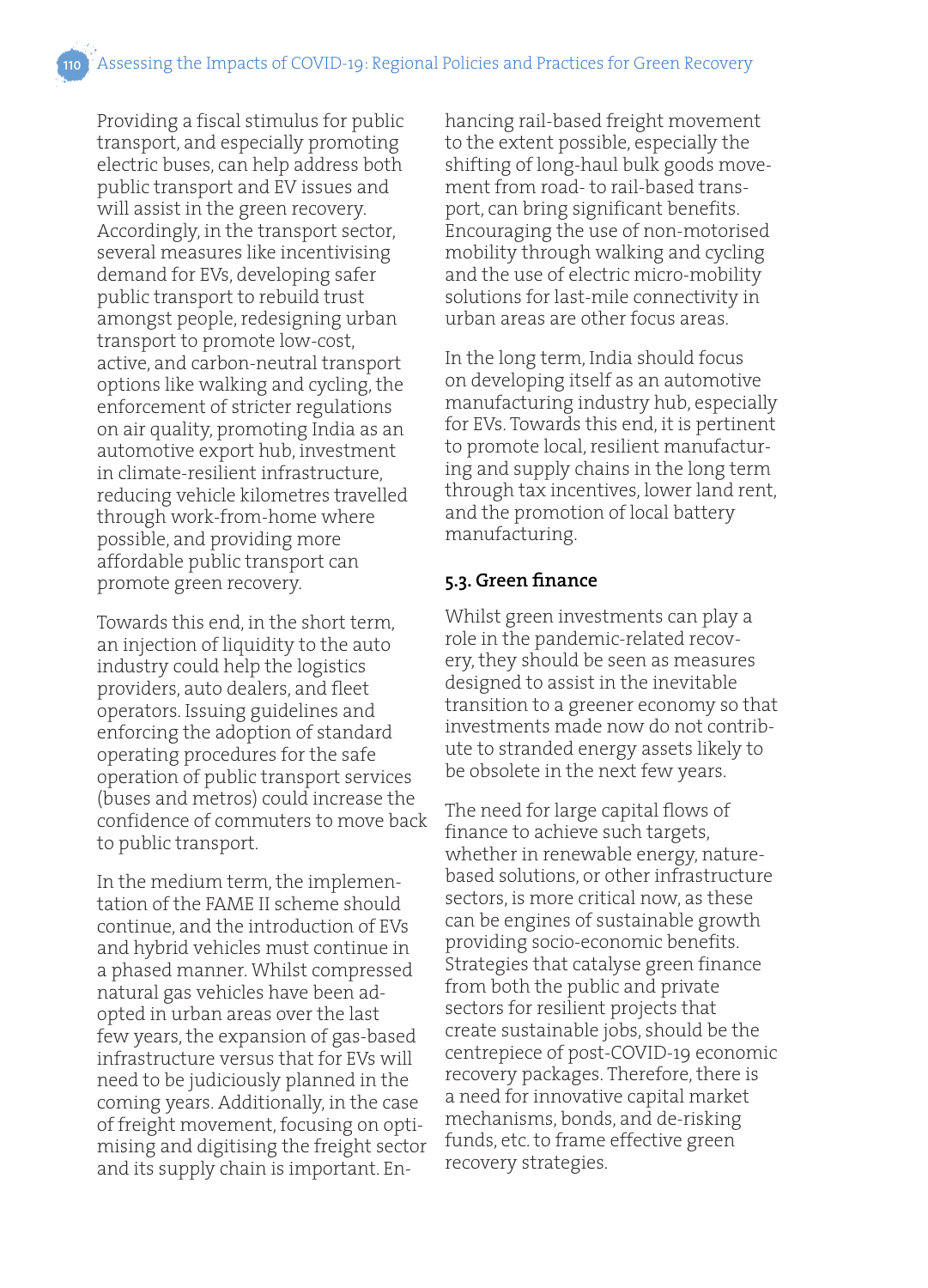Whilst charting out the long-term recovery strategies, the government must try to leverage its resources for attracting capital from private, institutional, and commercial sources (via public-private partnerships, pension funds, and commercial banks, etc.).

Increasingly, concessional funds can be linked to green investment principles at a facility level including certain conditionalities that align with government priorities and will likely include: (i) linkages to clear green impacts; (ii) the number and type of green jobs created; (iii) the ability to attract a minimum of private capital; and (iv) best leveraging or lowest fiscal impact on government budgets.

Strategic international partnerships can further play an important role in helping build towards a green, digital, resilient, and socially just recovery.

The COVID-19 crisis could in fact trigger some long-term structural transformations in the economy that may be largely unpredictable now. For example, the rapid uptake and surge of the digital economy may continue in the post-COVID era and could even be further reinforced.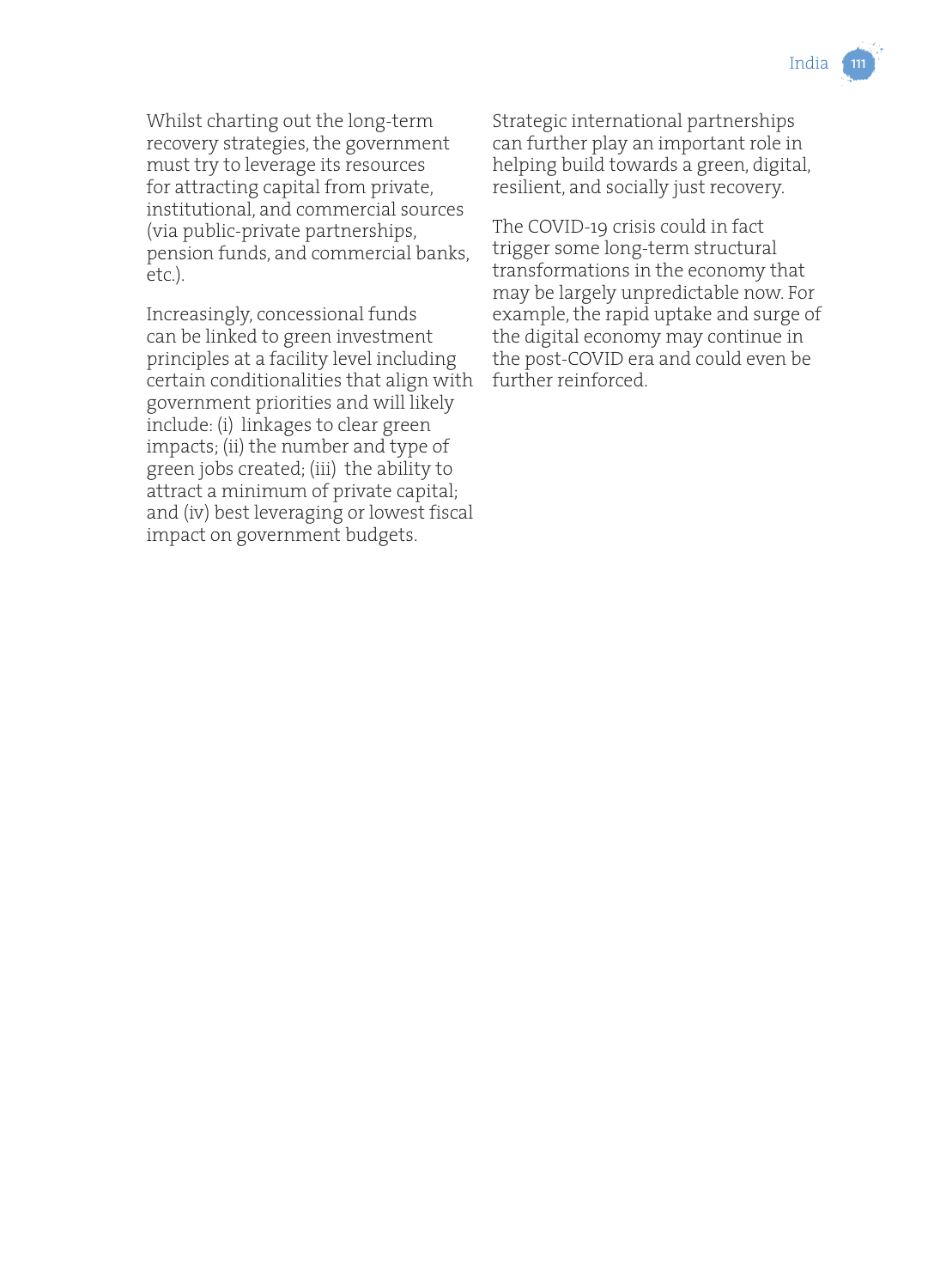## **REFERENCES**

- Beaton, C., A. Viswamohanan, and P. Aggarwal (2020), *How Can India's Energy Sector Recover Sustainably from COVID-19?* International Institute for Sustainable Development. July 2020. https://www.iisd.org/articles/how-can-indias-energysector-recover-sustainably-covid-19
- Carbon Brief (2020), Analysis: India's  $\mathsf{CO}_\mathsf{2}$  Emissions Fall for First Time in Four Decades amid Coronavirus'. *Carbon Brief*, 12 May. https://www.carbonbrief.org/ analysis-indias-co2-emissions-fall-for-first-time-in-four-decades-amid-coronavirus

Carboncopy (n.d.), https://power.carboncopy.info/ (accessed 9 June 2021).

- Centre for Monitoring Indian Economy (CMIE) (2021), *Unemployment in India: A Statistical Profile, January-April 2021*. CMIE.
- ETBFSI (2020), *10 Decisions Taken by RBI to Counter the Coronavirus Impact on Economy*. https://bfsi.economictimes.indiatimes.com/news/policy/10-decisionstaken-by-rbi-to-counter-coronavirus-impact-on-economy/74844644
- Greenpeace (2020), *Towards a Green Recovery*. Greenpeace. https://www.greenpeace. org/india/en/towards-a-green-recovery-post-covid-19/
- Hepburn, C., B. O'Callaghan, N. Stern, J. Stiglitz, and D. Zenghelis. 2020. 'Will CO-VID-19 Fiscal Recovery Packages Accelerate or Retard Progress on Climate Change?' *Oxford Smith School of Enterprise and the Environment Working Paper* No. 20-02. https://www.smithschool.ox.ac.uk/publications/wpapers/workingpaper20-02.pdf
- Hindustan Times (2020), '70% of Banking Sector Debt Affected by Covid-19 Impact'. *Hindustan Times*, 9 September. https://www.hindustantimes.com/ india-news/70-of-banking-sector-debt-affected-by-covid-19-s-impact/story-MAYiYZWz5NE6Pijm7XQNSJ.html
- International Labour Organization (ILO) (2020), *ILO Monitor: COVID-19 and the World of Work. Fifth edition. Updated Estimates and Analysis*. ILO. https://www. ilo.org/wcmsp5/groups/public/@dgreports/@dcomm/documents/briefingnote/ wcms\_749399.pdf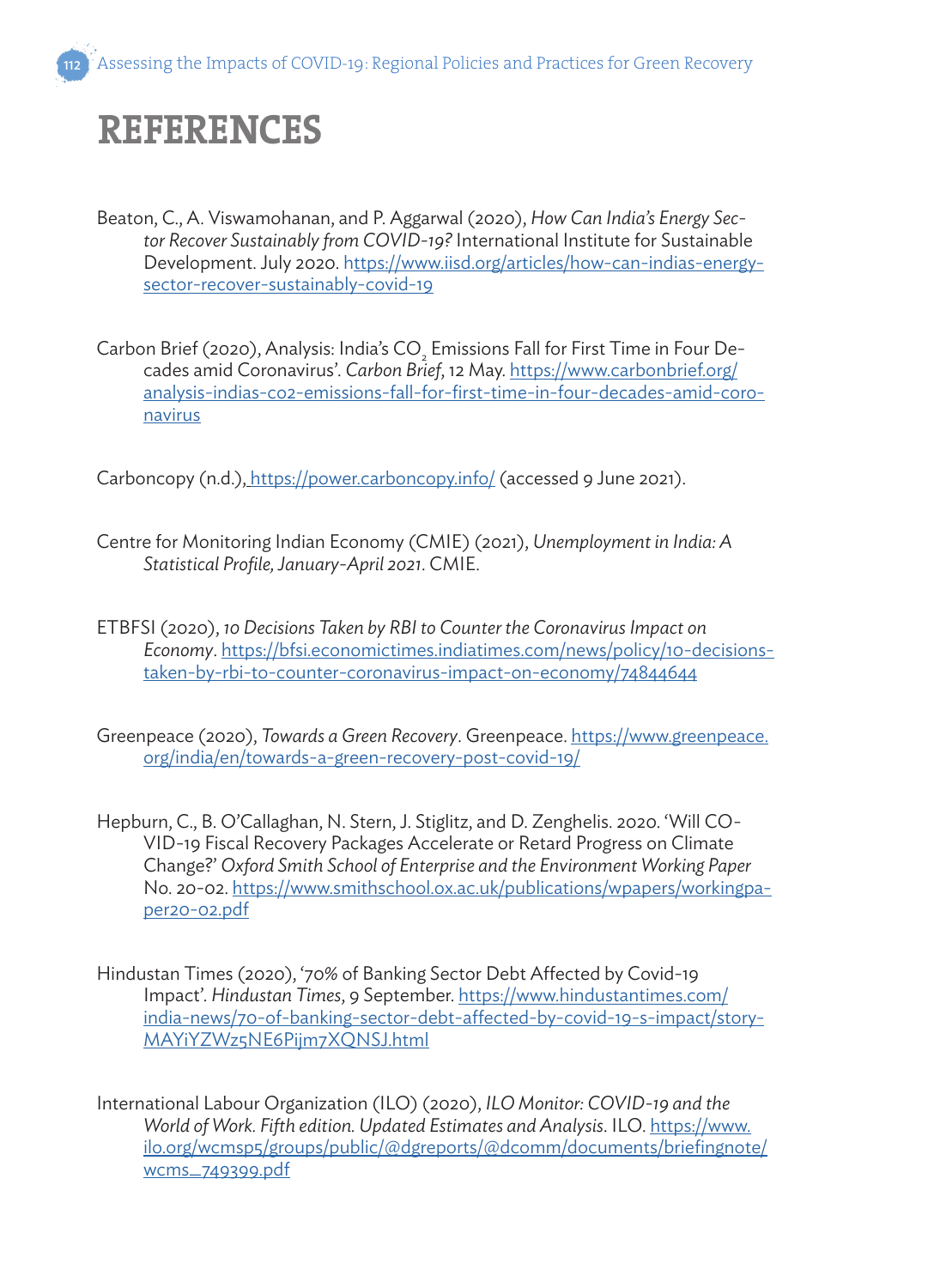

India

- International Labour Organization and Asian Development Bank (ILO-ADB) (2020), *Tackling the COVID-19 Youth Employment Crisis in Asia and the Pacific.* ILO-ADB. https://www.ilo.org/wcmsp5/groups/public/---asia/---ro-bangkok/documents/ publication/wcms\_753369.pdf
- Mathur, R., and S. Shekhar (2020), 'India's Energy Sector Choices—Options and Implications of Ambitious Mitigation Efforts'. *Climatic Change*, 162, pp.1893–911. https://doi.org/10.1007/s10584-020-02885-1
- Ministry of Tourism, Government of India (2020). *India Tourism Statistics at a Glance, 2020*. Government of India.
- Naukri (2021), *A Report on Hiring Activity in India*, Naukri Job Speak Report, January 2021. Naukri.
- NITI Aayog And Rocky Mountain Institute (2020), *Towards a Clean Energy Economy-Post-COVID-19 Opportunities for India's Energy and Mobility Sectors*. NITI Aayog. https://niti.gov.in/sites/default/files/2020-06/India\_Green\_Stimulus\_Report\_ NITI\_VF\_June\_29.pdf
- PRS India (2020), *Summary of Announcements: Aatma Nirbhar Bharat Abhiyaan*. PRS Legislative Research. https://www.prsindia.org/report-summaries/summaryannouncements-aatma-nirbhar-bharat-abhiyaan
- Roychowdhury, A., S. Srivastava, S. Gupta, S.,Dey, S. Roy, and A. Das. (2020). *Pandemic and a Case of Green Recovery: Lessons from the Transport Sector*. Centre for Science and Environment.
- Sumner, A., C. Hoy, and E. Ortiz-Juarez (2020), 'Estimates of the Impact of COVID-19 on Global Poverty. *WIDER Working Paper* 2020/43. UNU-Wider. https://www. wider.unu.edu/sites/default/files/Publications/Working-paper/PDF/wp2020-43. pdf
- Thakur, P., P. Mookherjee, A. Jain, and A. Harikumar (2020), *Impact of COVID-19 on Urban Mobility in India: Evidence from a Perception Study*. TERI. https://www.teriin. org/policy-brief/impact-covid-19-urban-mobility-india-evidence-perceptionstudy